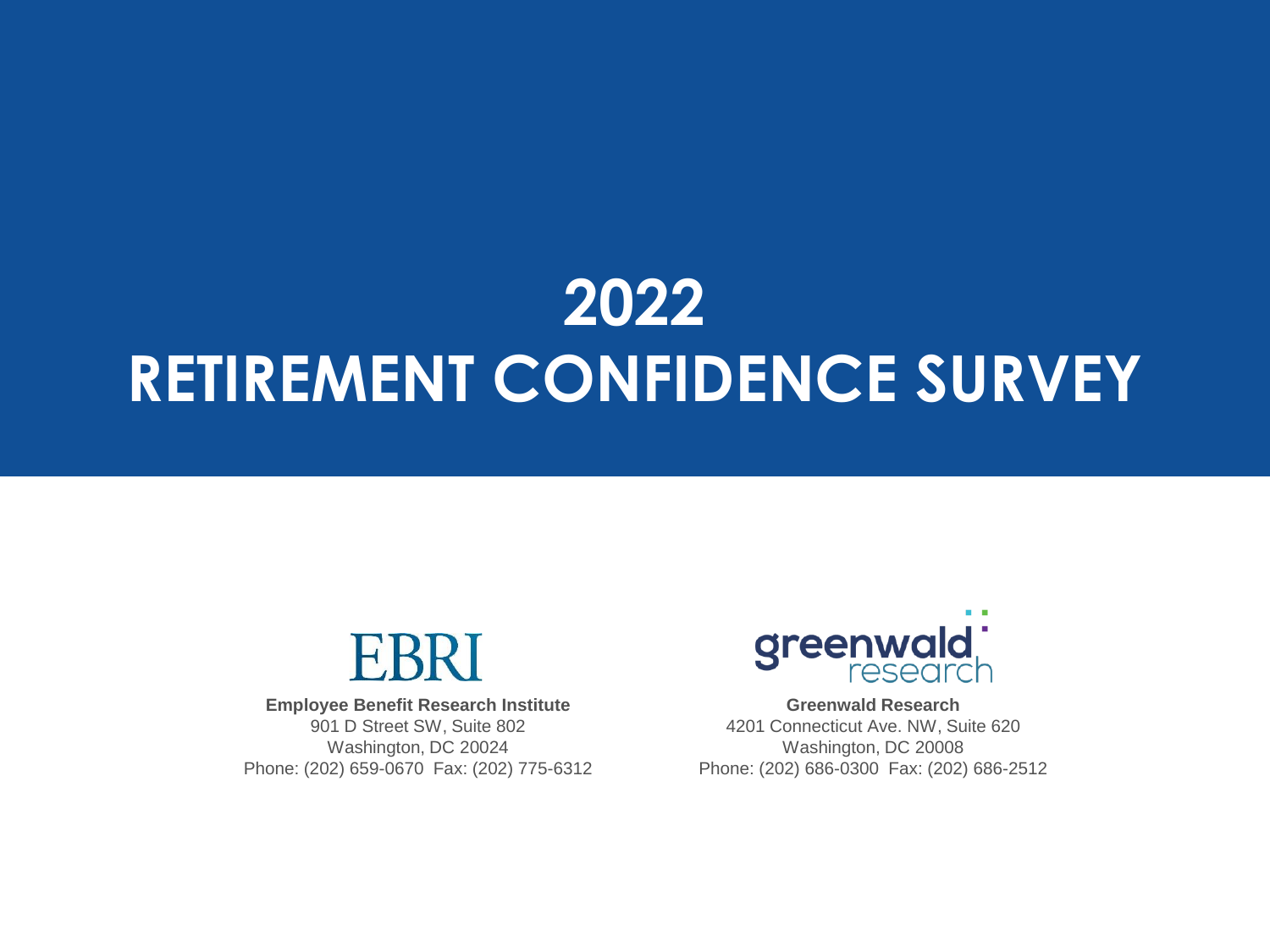# **2022 RCS Overview**

## **32nd Annual Retirement Confidence Survey (RCS)**

The RCS is the longest-running survey of its kind, measuring worker and retiree confidence about retirement, and is conducted by the Employee Benefit Research Institute (EBRI) and Greenwald Research.

The 2022 survey of 2,677 Americans was conducted online January 4 through January 26, 2022. All respondents were age 25 or older. The survey included 1,545 workers and 1,132 retirees – this year included an oversample of roughly 807 completed surveys among LGBTQ individuals (639 workers and 168 retirees).

Data were weighted by age, sex, LGBTQ status, household income, and race/ethnicity. Unweighted sample sizes are noted on charts to provide information for margin of error estimates. The margin of error would be  $\pm 2.5$ percentage points for workers, ± 3.0 for retirees, and ± 3.5 for LGBTQ respondents in a similarly sized random sample.

Please note percentages in the following tables and charts may not total to 100 due to rounding and/or missing categories. Any trend changes or differences in subgroups noted in text are statistically significant; if no trend changes are noted, there were no significant differences.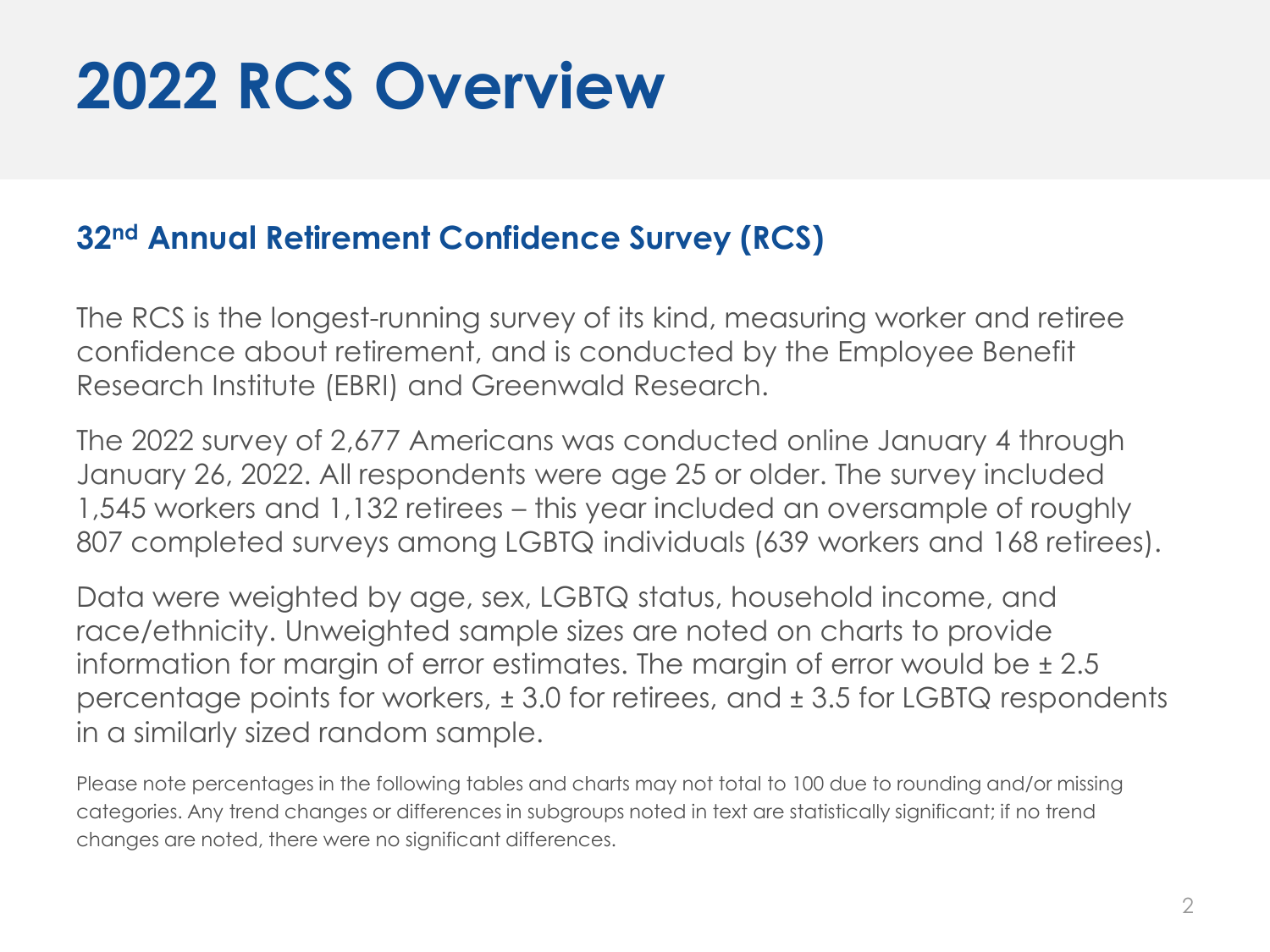# **2022 RCS Sponsors**

EBRI and Greenwald would like to thank the 2022 RCS sponsors who helped shape this year's survey.

American Century American Funds / Capital Group Ayco Bank of America **BlackRock** Columbia Threadneedle Empower Retirement Fidelity Investments FINRA Jackson National J.P. Morgan Chase & Co LGIMA

**Mercer** Mutual of America **Nationwide NFFF** New York Life PGIM PIMCO Principal Financial Group Retirement Clearinghouse T. Rowe Price US Chamber of Commerce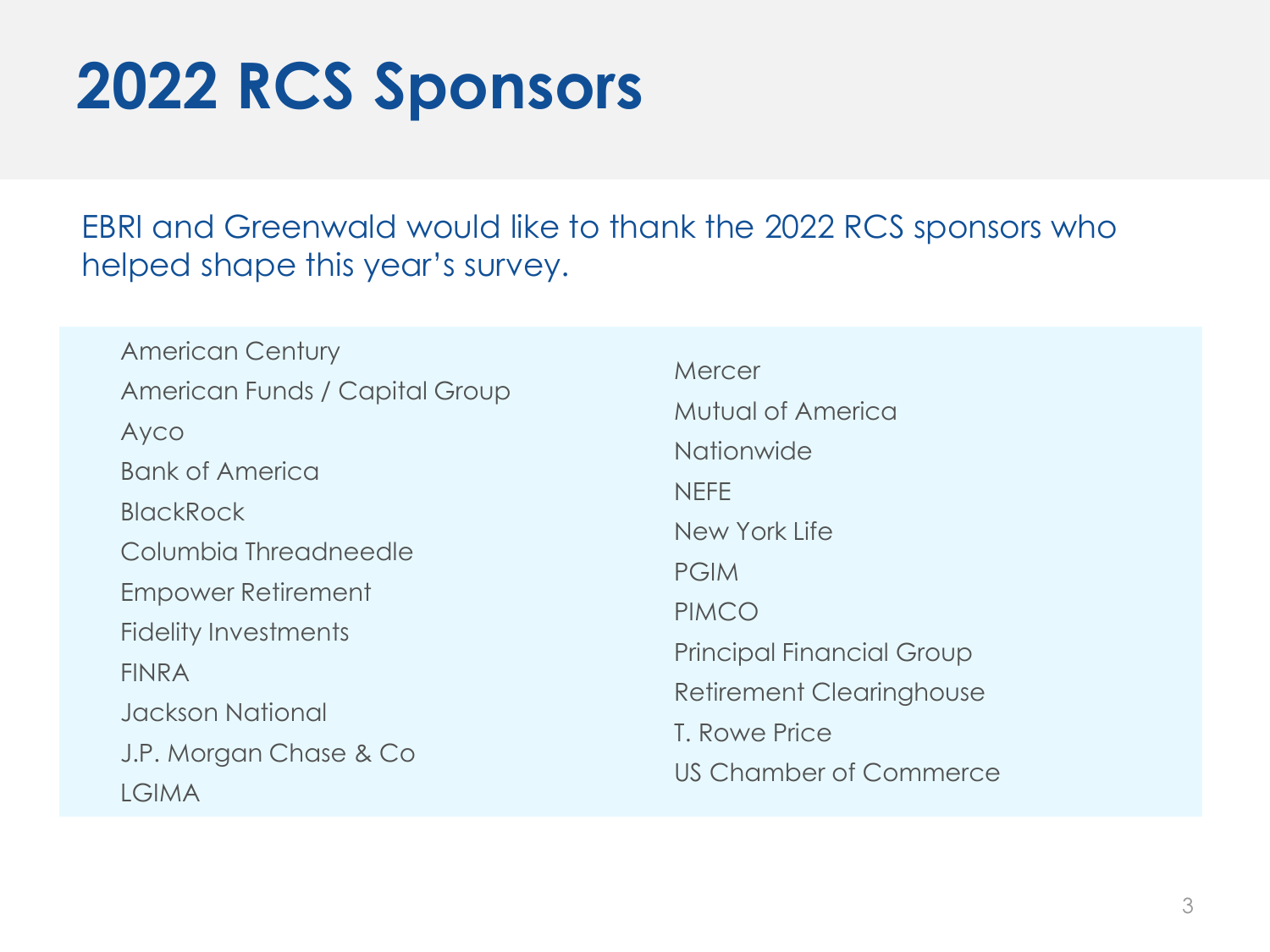## **Americans remain optimistic about living a comfortable retirement.**

Unchanged from 2021, over 7 in 10 workers are at least somewhat confident, including almost 3 in 10 who are very confident (Figure 1). Retirees also remain confident, with nearly 8 in 10 confident they will have enough money to live comfortably throughout retirement, including 1 in 3 who are very confident (Figure 2).

Even as some of the effects of the pandemic abated this year, still a third of workers and almost a quarter of retirees say the pandemic has made them less confident in their retirement prospects (Figure 3 and Figure 4).

Those feeling less confident as a result of the pandemic and its economic impact were already among the more vulnerable and less retirement-ready Americans. They are more likely to report poor health, lower incomes and savings levels, and problems with debt (Figure 5).

Interestingly, a third of workers and half of retirees who feel less confident cite inflation and the cost of living as the reason for their declining retirement confidence (Figure 6 and Figure 7). In stark contrast, roughly 7 in 10 workers and retirees overall report being confident they will have enough money to keep up with inflation in retirement (Figure 8 and Figure 9).

#### **confident in having enough for a comfortable retirement 7 in 10 workers 8 in 10 retirees**

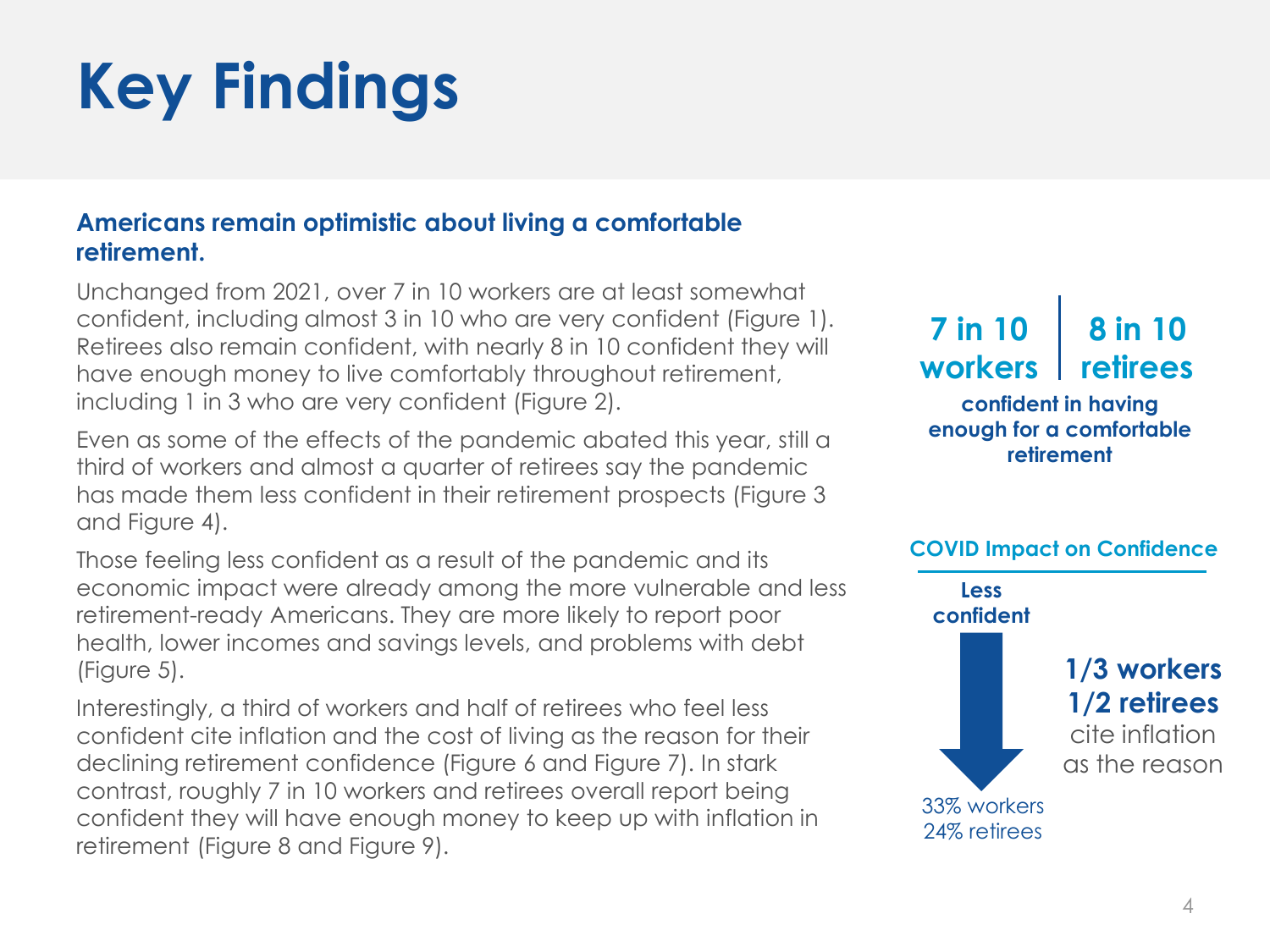## **Many believe their household's long-term financial needs are different from others', but most Americans prioritize retirement savings and investments.**

Nearly half of workers and a third of retirees feel that their long-term financial needs are different than other households (Figure 10). However, there are goals in common — 6 in 10 workers and a third of retirees report saving and investing for retirement is among their top three longer-term financial goals. Half of retirees say planning for future health and long-term-care needs is a top priority, and more than a third of workers agree. Among both workers and retirees, about 3 in 10 say developing a strategy for drawing retirement income is a top-three goal (Figure 11 and Figure 12).

Only a third of workers and fewer than a quarter of retirees agree that retirement savings is not a priority relative to other needs of their family (Figure 13).

However, there are clearly challenges to this longer-term focus on retirement. 4 in 10 workers say that saving for or paying off a child's college education reduces the amount they can save for retirement (Figure 14), and over 4 in 10 say that debt is negatively impacting their ability to save for retirement (Figure 15).

More than half of workers and over a third of retirees call debt a major or minor problem for their household (Figure 16). Roughly 2 in 10 workers and retirees report that developing a strategy for debt reduction is a top financial goal (Figure 11 and Figure 12).

Seventeen percent of workers place saving for a child's education among their top long-term financial goals (Figure 11).  $\frac{5}{5}$ 

### **TOP 3 WORKER Long-Term Goals:**

- 1. Save and invest (59%)
- 2. Plan for future health needs (36%)
- 3. Develop a strategy for income in retirement (30%)

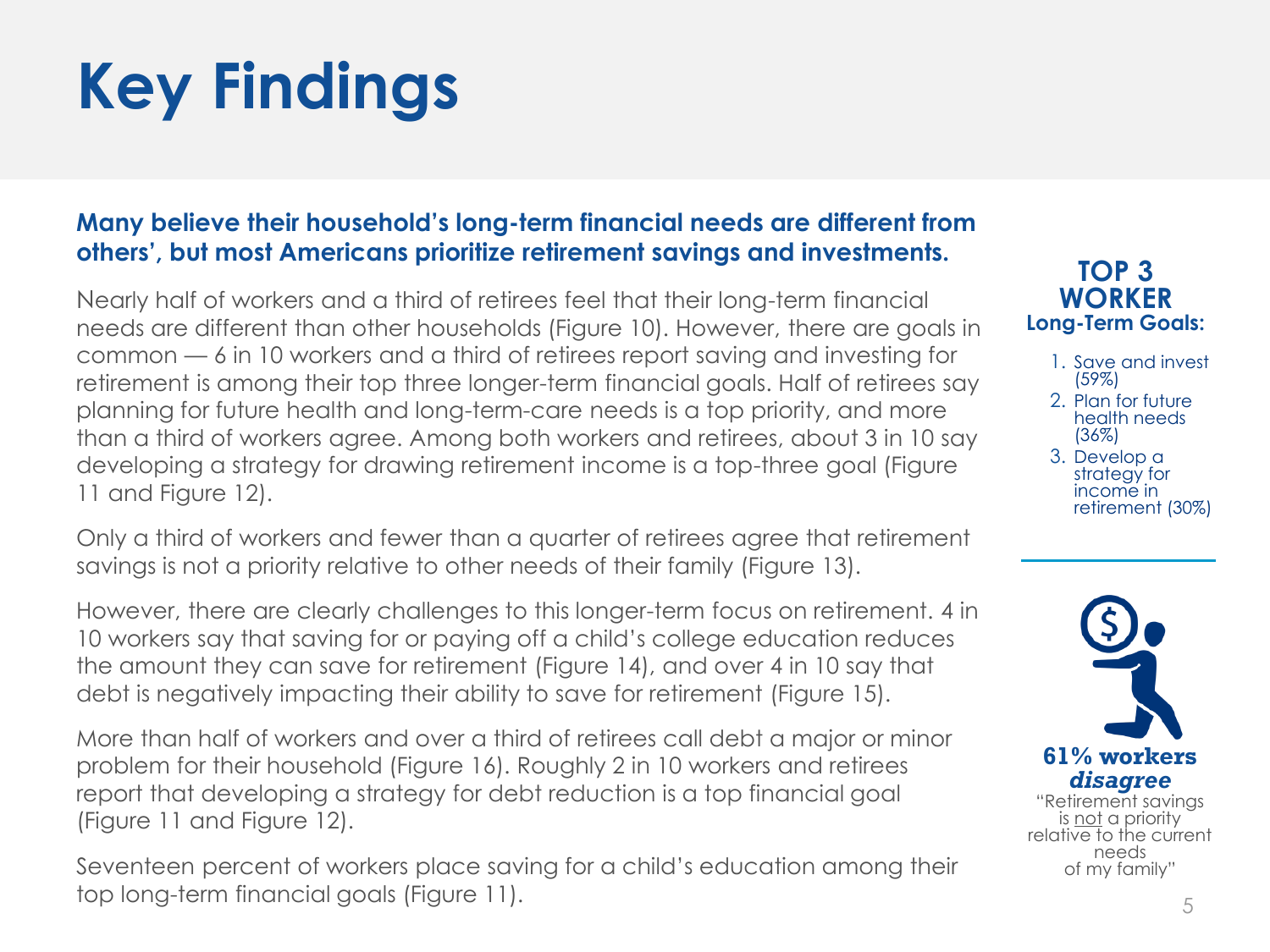### **Many Americans don't know where to go or who to trust for financial and retirement planning information.**

Notably, almost 4 in 10 workers and 2 in 10 retirees say they don't know who to go to for financial and retirement planning advice (Figure 17). Many turn to non-professional sources, like family and friends (35% of workers and 21% of retirees) or going online to do their own research (29% of workers and 23% of retirees) (Figure 18 and Figure 19).

Majorities generally believe that financial services companies understand how to help them with financial and retirement planning (Figure 20), and roughly a third of both workers and retirees currently work with a financial professional. Almost half of workers who don't work with an advisor plan to work with one in the future (Figure 21).

A quarter of workers say they turn to their employer as a source of retirement planning information, though employers fall behind advisors, family and friends, and online research when it comes to being the most trusted source of information (Figure 22). Of note, 3 in 10 workers suggest they don't feel fairly treated in the workplace, and a quarter report having trouble accessing employer-sponsored benefits for their dependents or beneficiaries (Figure 23).



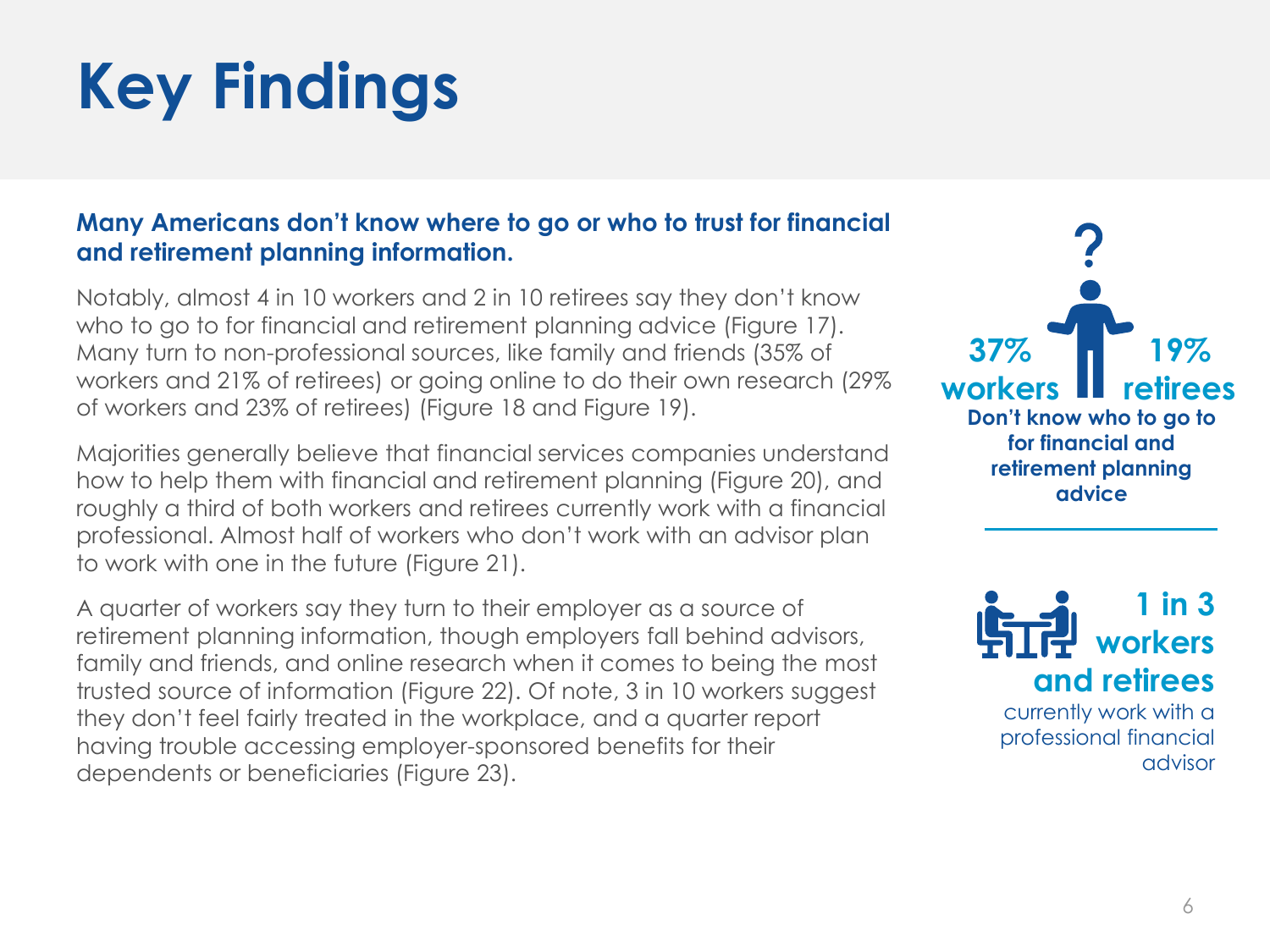### **Workers remain satisfied with their workplace retirement savings plans and with the tools and resources available.**

More than 4 in 5 workers who are offered a workplace retirement savings plan are satisfied with the benefit (Figure 24). This is important given that workers (82%) remain far more likely than current retirees (47%) to expect their workplace defined contribution retirement plan to be a source of income in retirement (Figure 25, 26, and 27).

The same high share of plan participants say they are satisfied with the investment options available, although some admit they don't fully understand some of the more common options available. For example, a third suggest they do not understand managed accounts, and half do not understand environmental, social, and governance (ESG) investment options. 4 in 10 indicate they do not understand target date funds (TDFs), how TDFs adjust over time, or how to select the right TDF for them (Figure 28).

Likewise, about 8 in 10 report being satisfied with the tools and resources available through their plan for both determining how much to save and determining how to generate income from their retirement savings. 6 in 10 plan participants say they have received information estimating how much monthly income their plan savings might be able to generate (Figure 29).

**Retirement** 

### **Plan Satisfaction:**

- 82% satisfied overall
- 83% satisfied with investment options
- 82% satisfied with online tools to determine how much to save
- 80% satisfied with tools to determine how to generate retirement income

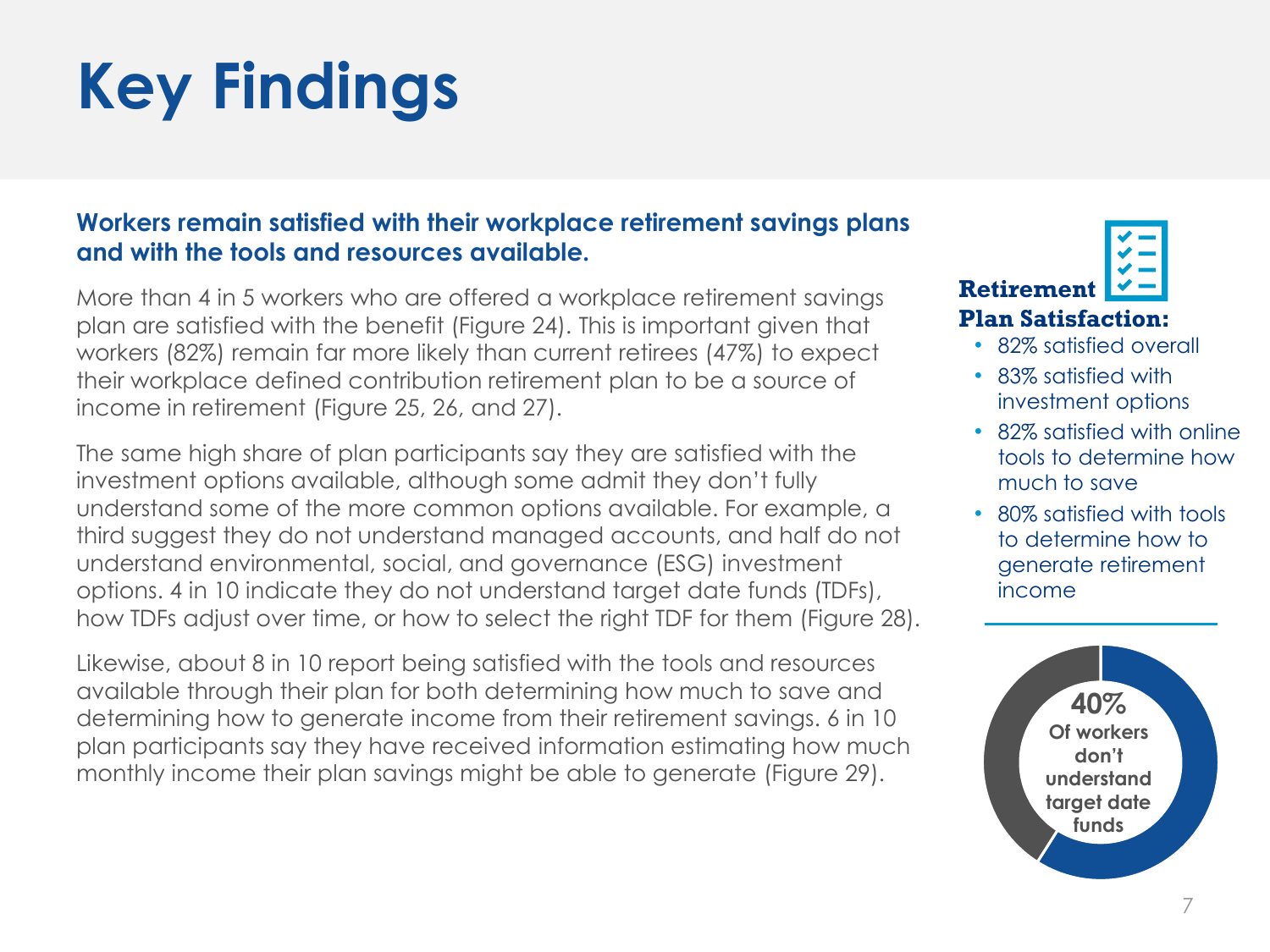### **Workers envision a gradual transition to retirement and retirement funding that includes work for pay.**

The median expected retirement age for workers — age 65 — and the reported retirement age of retirees — age 62 — remain unchanged (Figure 30). However, workers envision (or hope for) a gradual retirement transition to retirement and work for pay in retirement, which doesn't match the experience of most retirees.

Though down from last year, 4 in 10 workers expect to gradually transition into retirement. Only 17% of retirees report having a gradual transition, while 73% say their retirement was a full-time stop (Figure 31).

In addition, 70% of workers think they will work for pay in retirement, while only 27% of retirees report doing so (Figure 32). A similarly large share of workers expect working for pay to be a source of retirement income — 68% expect this to be at least a minor source of income in retirement, compared with 22% of retirees who report this as a source of income (Figure 33 and Figure 34).

However, the RCS continues to demonstrate that nearly half of retirees retire earlier than they expected (Figure 35). 4 in 10 retirees report they retired early for the fortunate reason that they felt they could afford to, but fully two-thirds report their early retirement was for a reason out of their control, such as a health problem or disability, company downsizing or reorganizations, or caregiving for a loved one (Figure 36).



**Expect/Had a gradual transition or reduction of hours leading to fulltime retirement**

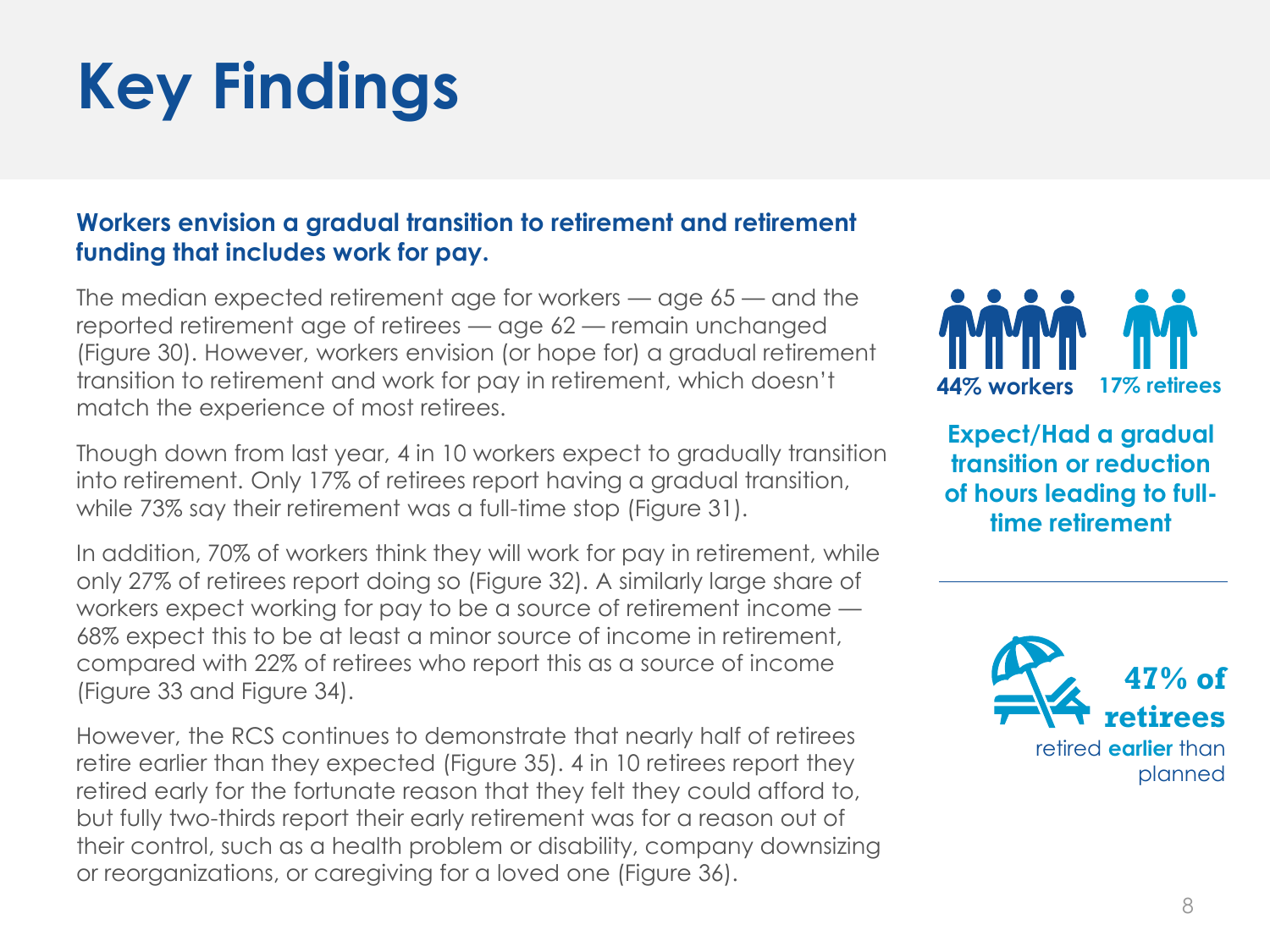## **Most retirees report their overall lifestyle and expenses are as expected. However, up from last year, 1 in 3 find overall expenses to be higher than expected.**

4 in 5 retirees report that their overall lifestyle — including traveling, spending time with family, or volunteering — is as expected or better. Over 1 in 4 say their retirement lifestyle is better than they expected. These results are virtually identical to previous years, including during pre-pandemic and pandemic periods (Figure 37).

However, 36% of retirees say their overall spending and expenses are higher than expected — an increase from last year. Also up from last year is the share reporting that housing and travel expenses, specifically, are higher than expected (Figure 38).

When asked what their top priorities for discretionary spending in retirement are (aside from paying for necessities and routine bills), almost half of retirees cite travel, and a third cite spending on leisure or entertainment activities. Still, 4 in 10 say they are holding money aside or investing for growth (Figure 39).



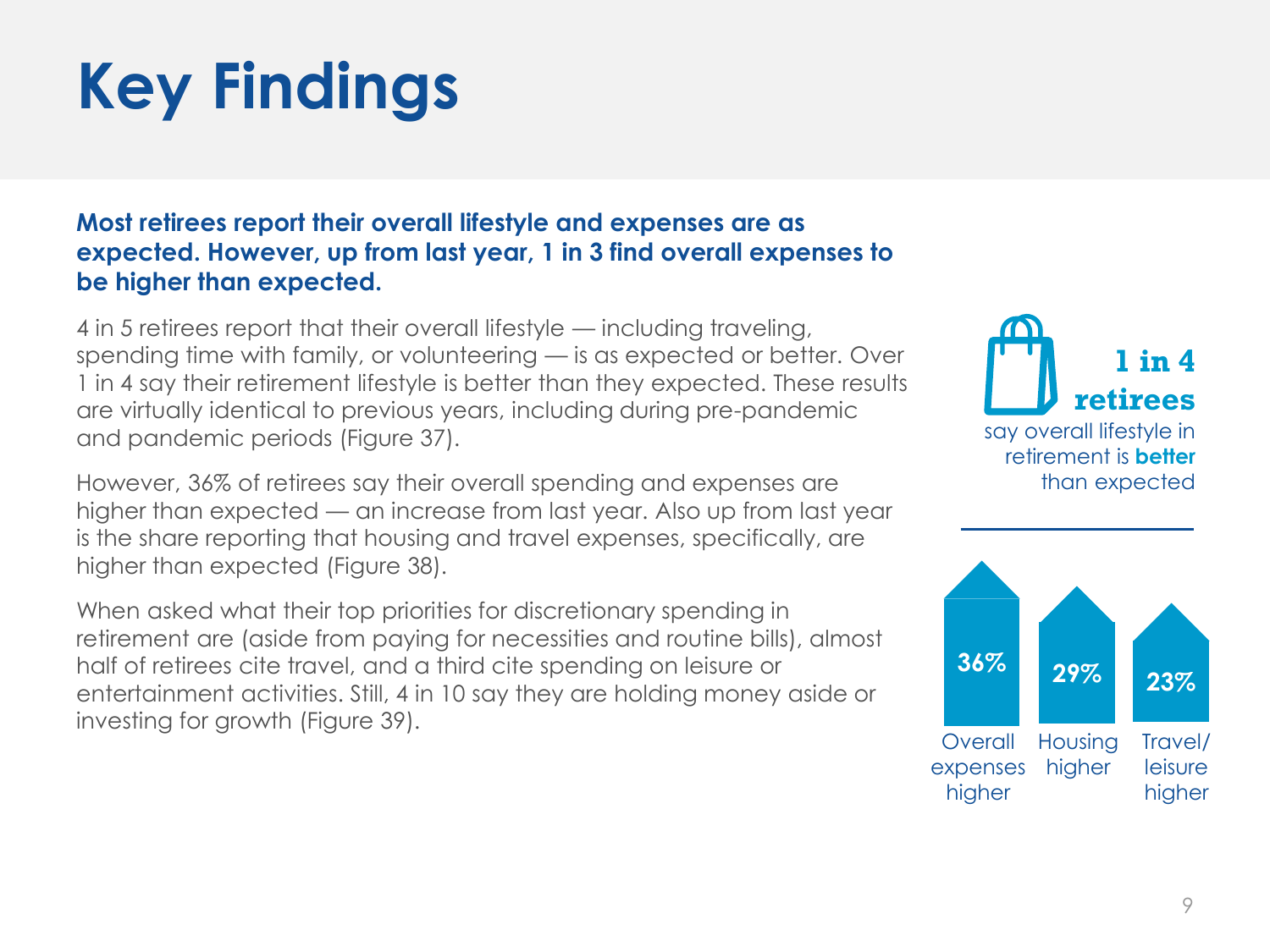### **Workers' confidence in Medicare and Social Security holds, but retiree confidence in Medicare declines.**

Three-quarters of retirees and two-thirds of workers feel confident they will have enough money to take care of medical expenses in retirement.

Retirees report planning for health and long-term care is a top financial priority. Nearly 2 in 5 retirees say their health and dental expenses were higher than expected, which is comparable to last year. When applicable, about 1 in 5 retirees report long-term-care expenses that are higher than expected (Figure 38). Separate from spending on routine necessities and bills, almost 1 in 3 retirees say they continue to reserve money to ensure they have enough for health and long-term-care expenses (Figure 39).

Consistent with last year, almost 6 in 10 workers are confident that Medicare will continue to offer benefits of at least equal value to those received today. However, significantly down from last year, 7 in 10 retirees feel the same (Figure 40 and Figure 41).

Confidence in Social Security continuing to provide benefits of at least equal value to those received today has remained constant for both retirees (69%) and workers (52%) (Figure 42 and Figure 43).



### **Medicare Confidence**

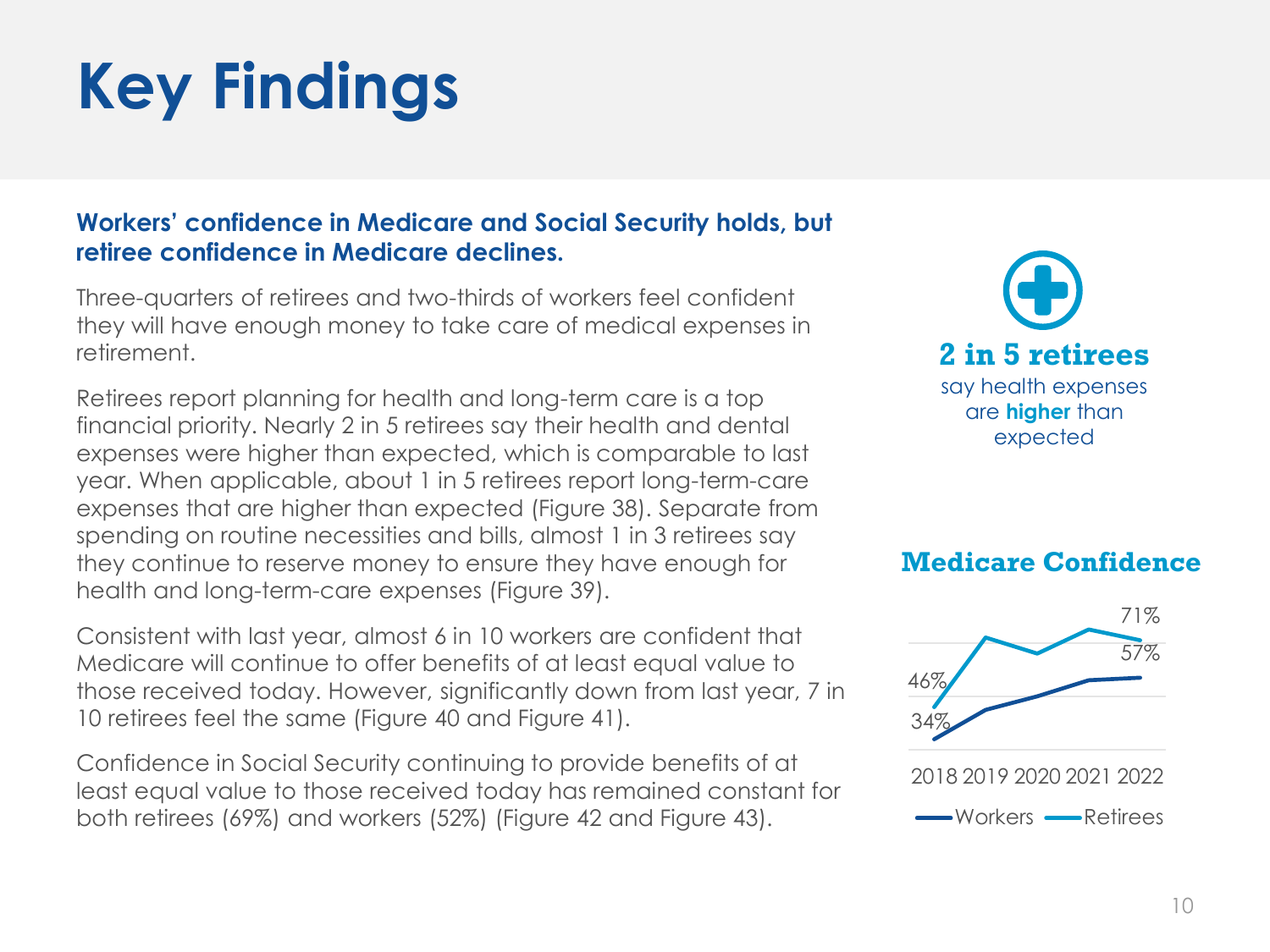## **Figure 1 As in 2021, slightly more than 7 in 10 workers are confident in having enough money to live comfortably in retirement.**

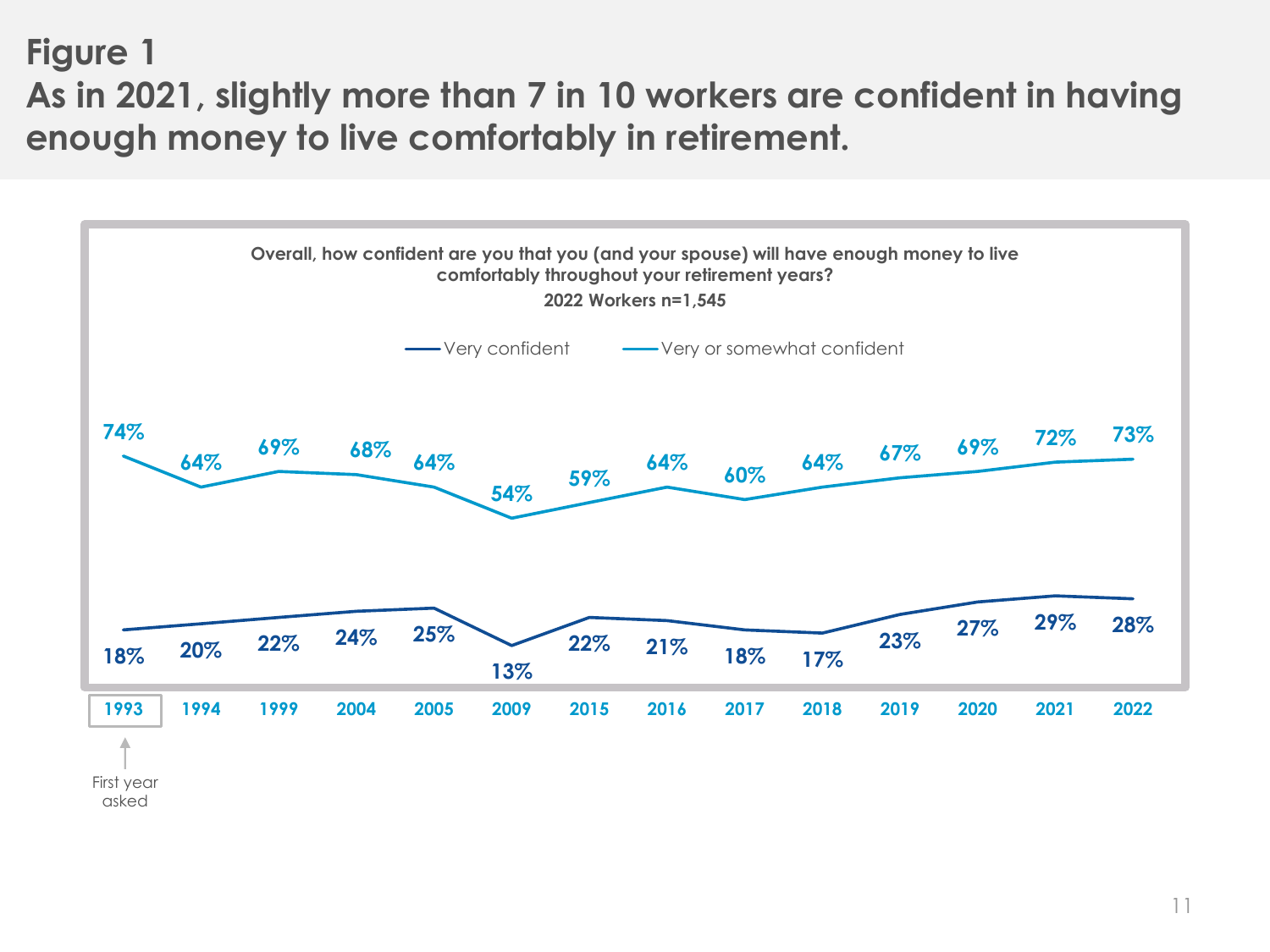## **Figure 2 Almost 8 in 10 retirees are confident they will have enough to live comfortably in retirement; this is comparable to 2021.**

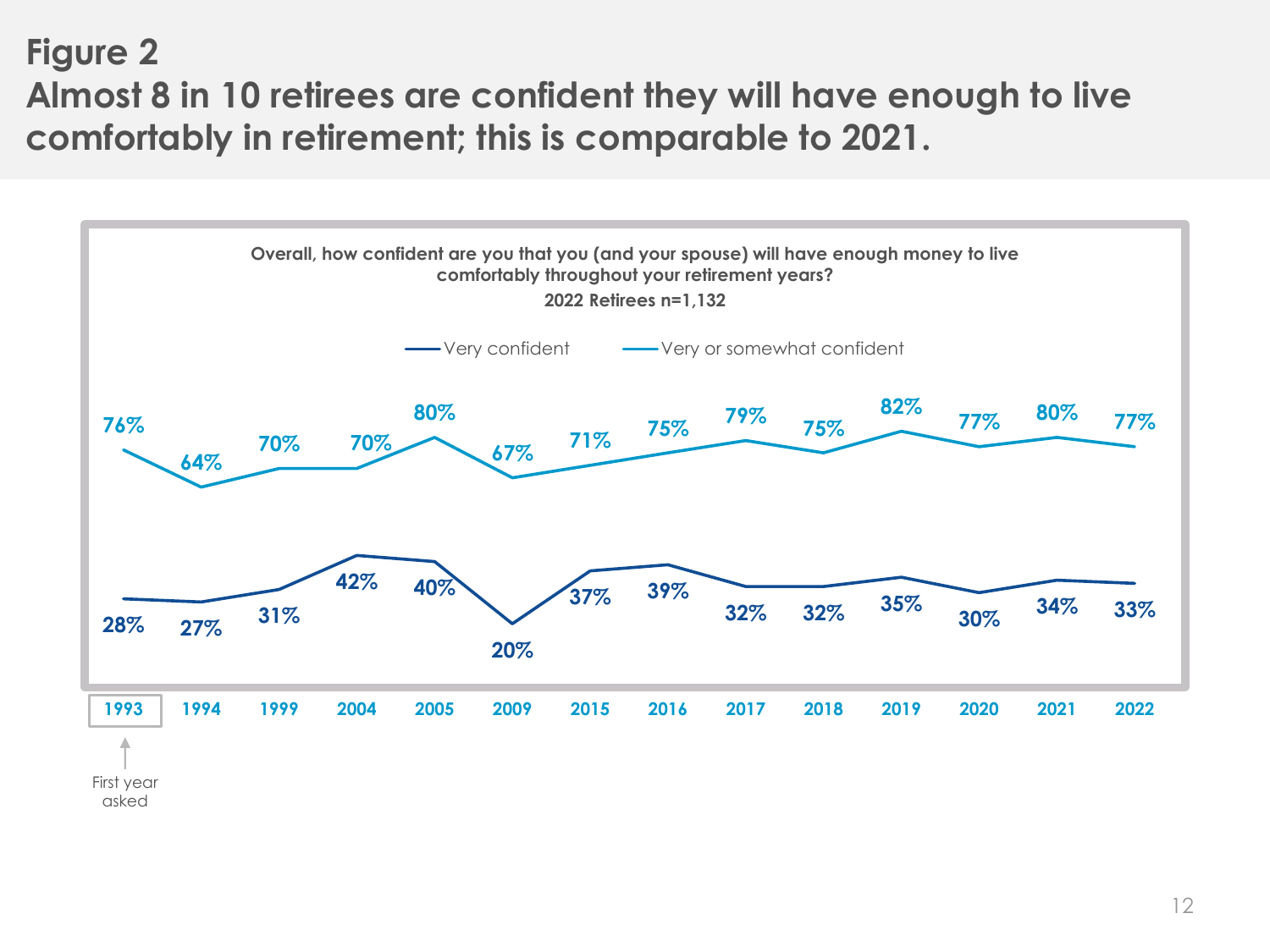# **Figure 3 Half of workers report that the COVID-19 pandemic has not changed their confidence in their ability to live comfortably throughout their retirement.**

**Over the past year, how has the COVID-19 pandemic and its health and economic effects impacted your confidence that you (and your spouse) will have enough money to live comfortably throughout your retirement years? Do you feel…?**



**Workers n=1,545**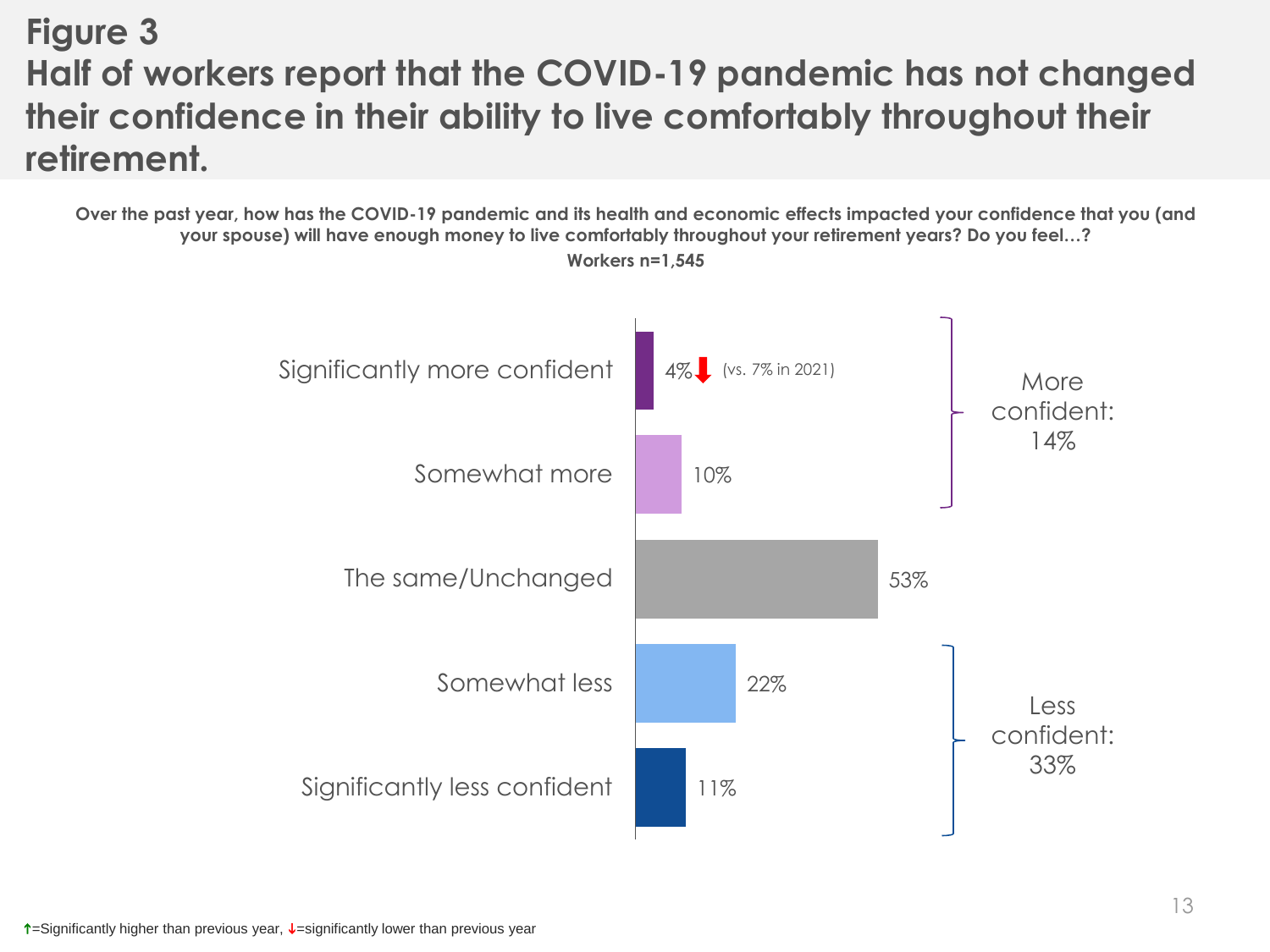# **Figure 4 Nearly 7 in 10 retirees report that the COVID-19 pandemic has not changed their confidence in their ability to live comfortably throughout their retirement.**

**Over the past year, how has the COVID-19 pandemic and its health and economic effects impacted your confidence that you (and your spouse) will have enough money to live comfortably throughout your retirement years? Do you feel…?**



**Retirees n=1,132**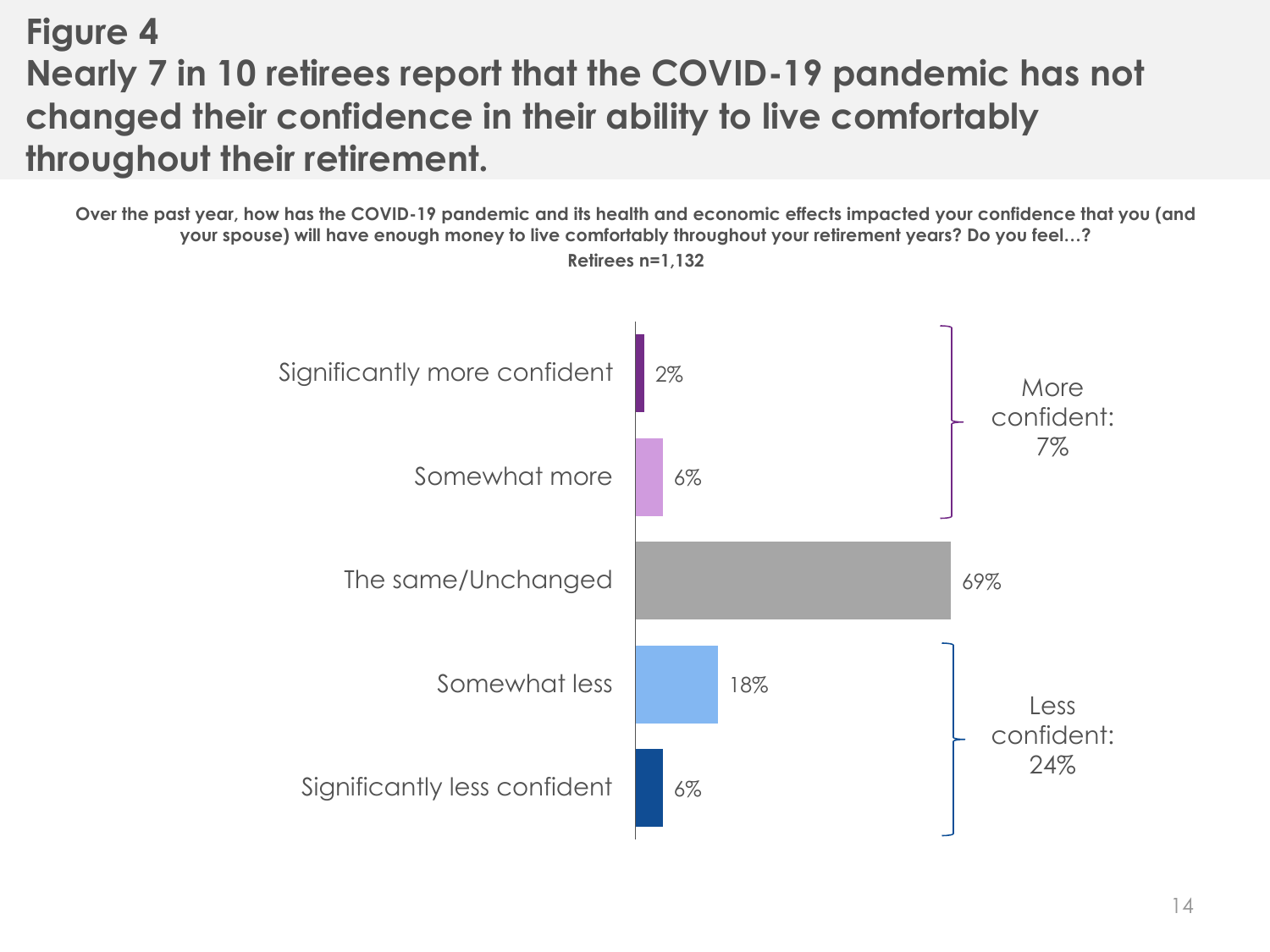## **Figure 5 Who feels less confident?**

**These segments of the population are more likely than their counterparts to say they feel less confident as a result of the pandemic and its economic impact.**

## **33% OF ALL WORKERS FEEL LESS CONFIDENT**

**60% of "not confident"**  workers feel LESS confident now (vs. 24% who feel confident)

**54% Fair/Poor Health** (vs. 26% excellent/very good)

**42% <\$35k Household Income** (vs. 27% \$75k+)

**48% <\$10k Household Savings/Investments** (vs. 22% \$100k+)

> **54% Major Debt Problem** (vs. 19% no debt problem)

**49% Have Never Saved for Retirement** (vs. 26% who saved)

**42% Without a Defined Contribution Plan** (vs. 29% with one)

**39% Not Married**

(vs. 29% married)

**42% With Less Than a College Degree**

(vs. 27% with BA or higher)

**39% Women**

(vs. 27% men)

### **24% OF ALL RETIREES FEEL LESS CONFIDENT**

**55% of "not confident"**  retirees feel LESS confident now (vs. 15% who feel confident)

**61% Major Debt Problem** (vs. 15% no debt problem)

**35% <\$10k Household Savings/Investments** (vs. 16% \$100k+)

**34% Have Never Saved for Retirement** (vs. 20% who saved)

> **34% Fair/Poor Health** (vs. 16% excellent/very good)

**37% of Asian Retirees** (vs. 21% of White retirees)

**37% Under Age 65** (vs. 21% ages 65+)

**35% <\$35k Household Income** (vs. 16% \$75k+)

**29% Without a Defined Benefit Plan** (vs. 19% with one)

> **27% Not Married** (vs. 21% married)

> > **28% Women** (vs. 18% men)

**26% Without a DC Plan** (vs. 18% with one)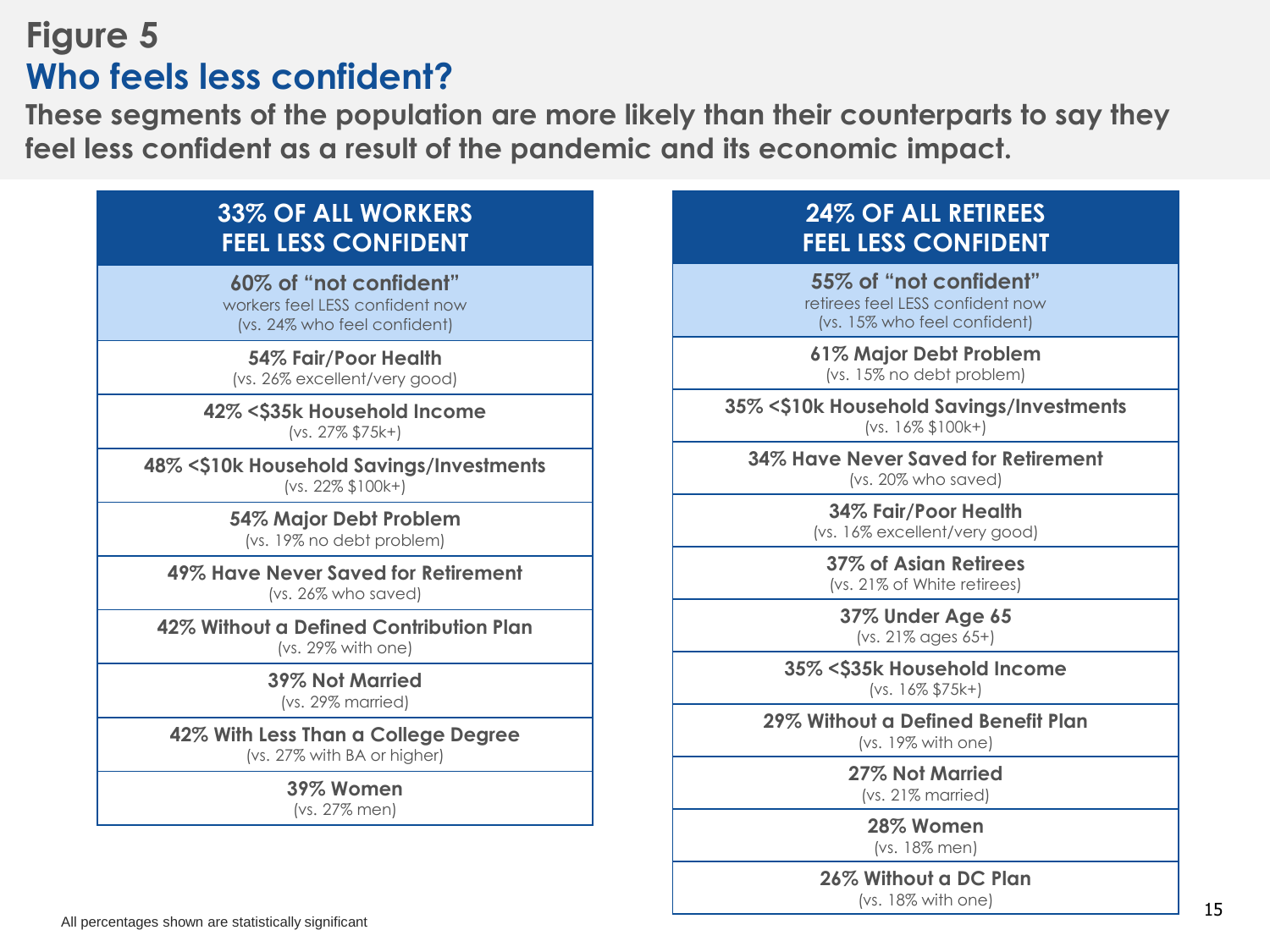## **Figure 6**

**Almost 6 in 10 workers who feel more confident in their ability to live comfortably since COVID report it was due to having money in savings or having good investments. Over a third of workers who feel less confident state it was due to inflation or cost of living increases.**

**What specifically has made you feel [more/less] confident about your ability to live comfortably throughout retirement?**

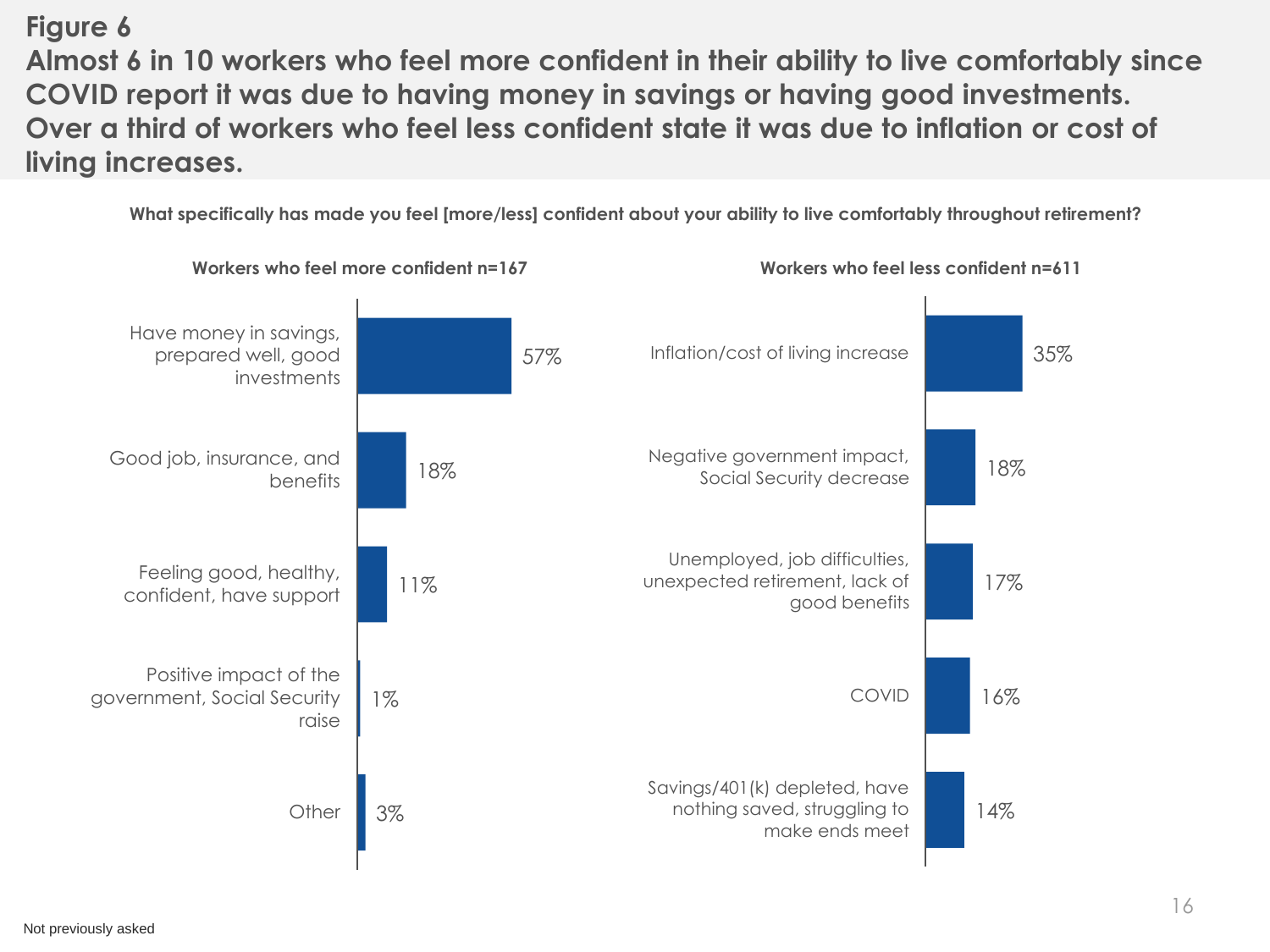**Figure 7 Almost three-quarters of retirees who feel more confident in their ability to live comfortably through retirement since COVID report it was due to having money in savings or having good investments. Half of retirees who feel less confident state it was due to inflation.**

**What specifically has made you feel [more/less] confident about your ability to live comfortably throughout retirement?**



Not previously asked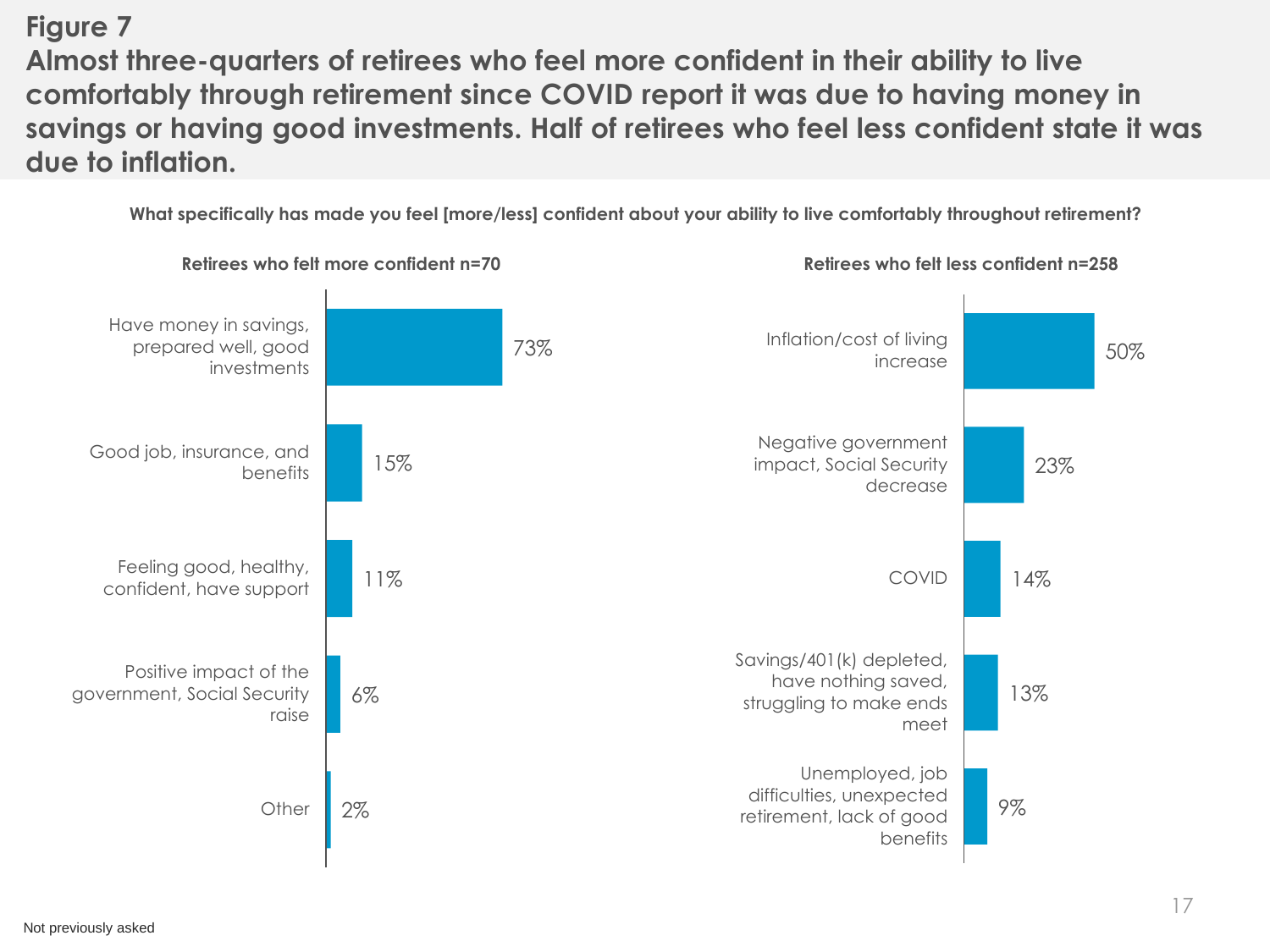# **Figure 8 Workers' confidence in having enough to cover basic expenses and medical expenses in retirement remains consistently high. Two-thirds are confident they can keep up with inflation.**



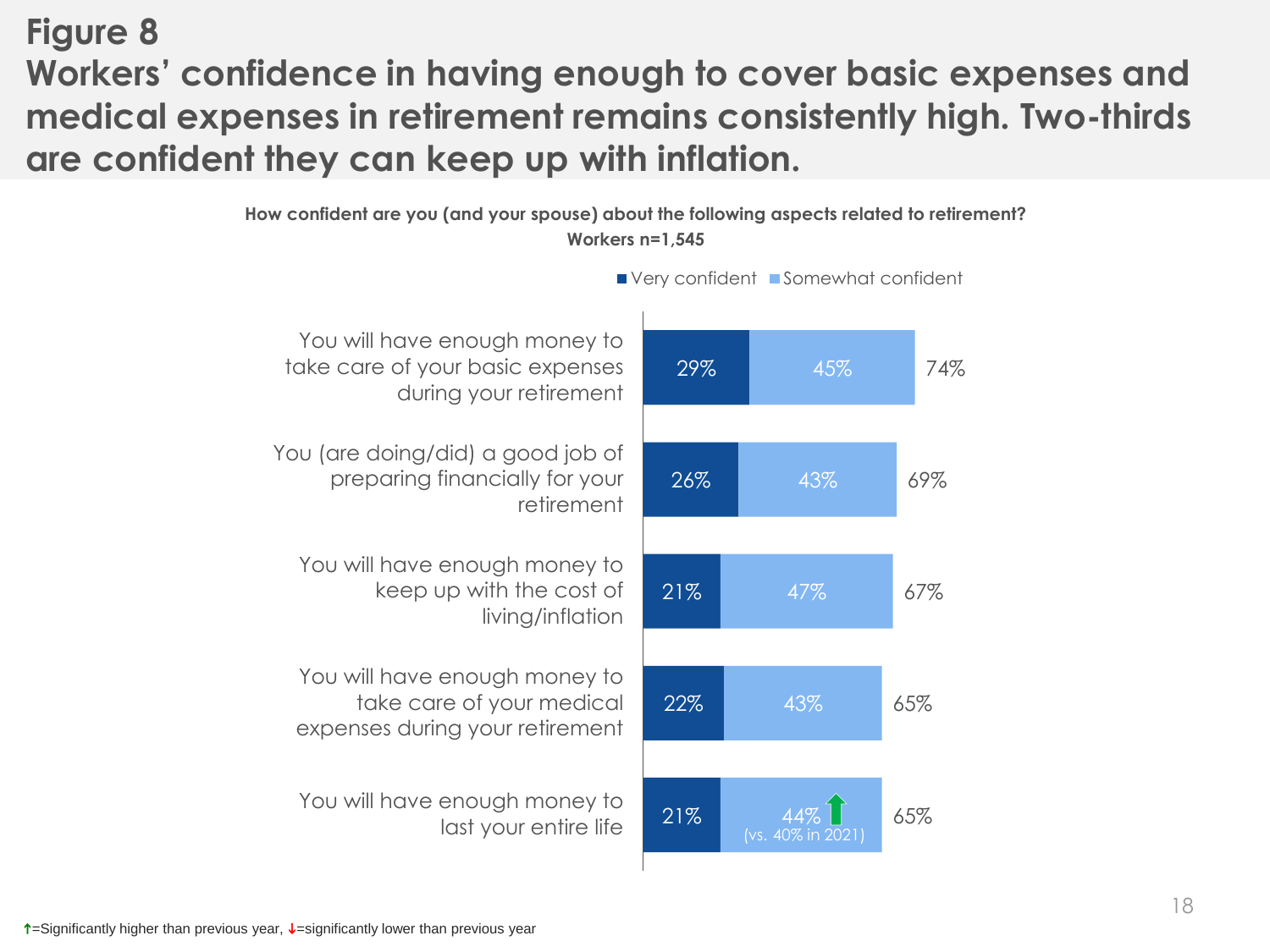## **Figure 9 Most retirees remain confident that they will have enough money to take care of their basic expenses during their retirement. 7 in 10 believe they will have enough money to keep up with inflation.**

**How confident are you (and your spouse) about the following aspects related to retirement?** 

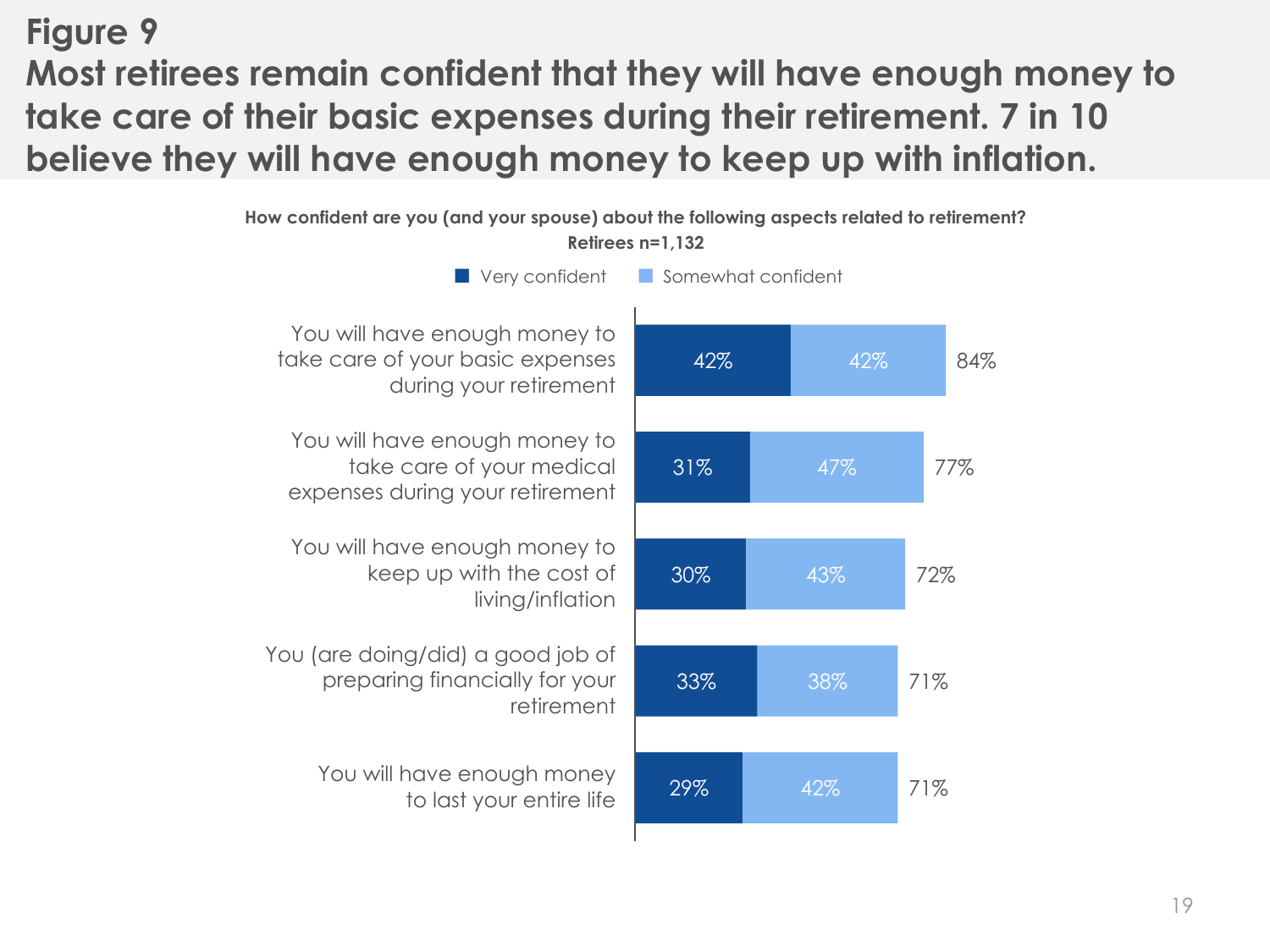**Figure 10 Workers are more likely than retirees to agree that their household's long-term financial needs are different than other households'.** 

> **To what extent do you agree or disagree with the following? Your household's long-term financial needs are different than other households Workers n=1,545; Retirees n=1,132**

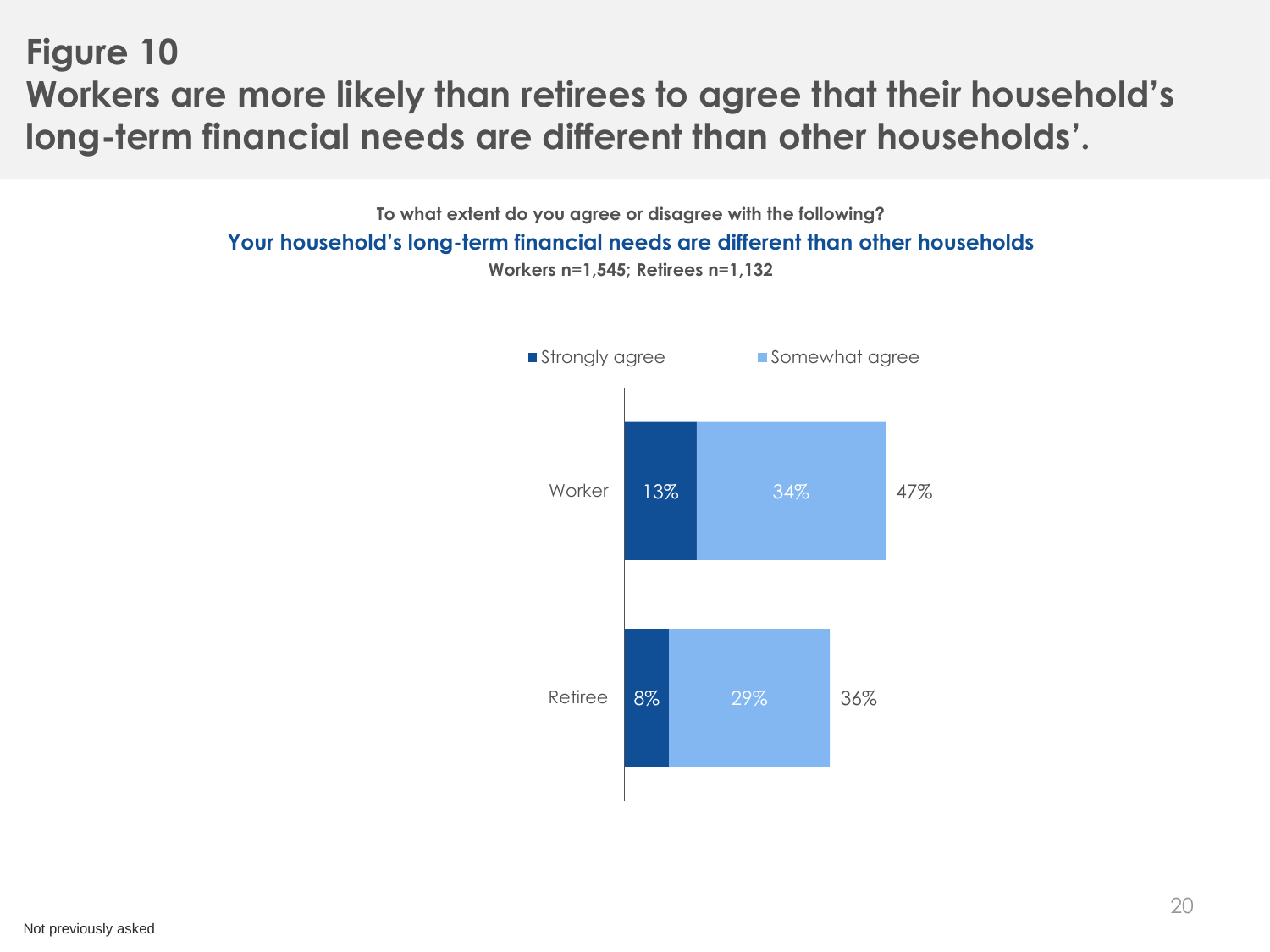## **Figure 11 3 in 5 workers state saving and investing for retirement is one of their top three longer-term financial planning priorities.**

**Aside from managing day-to-day finances, which of the following are your top three longer-term financial planning priorities?**



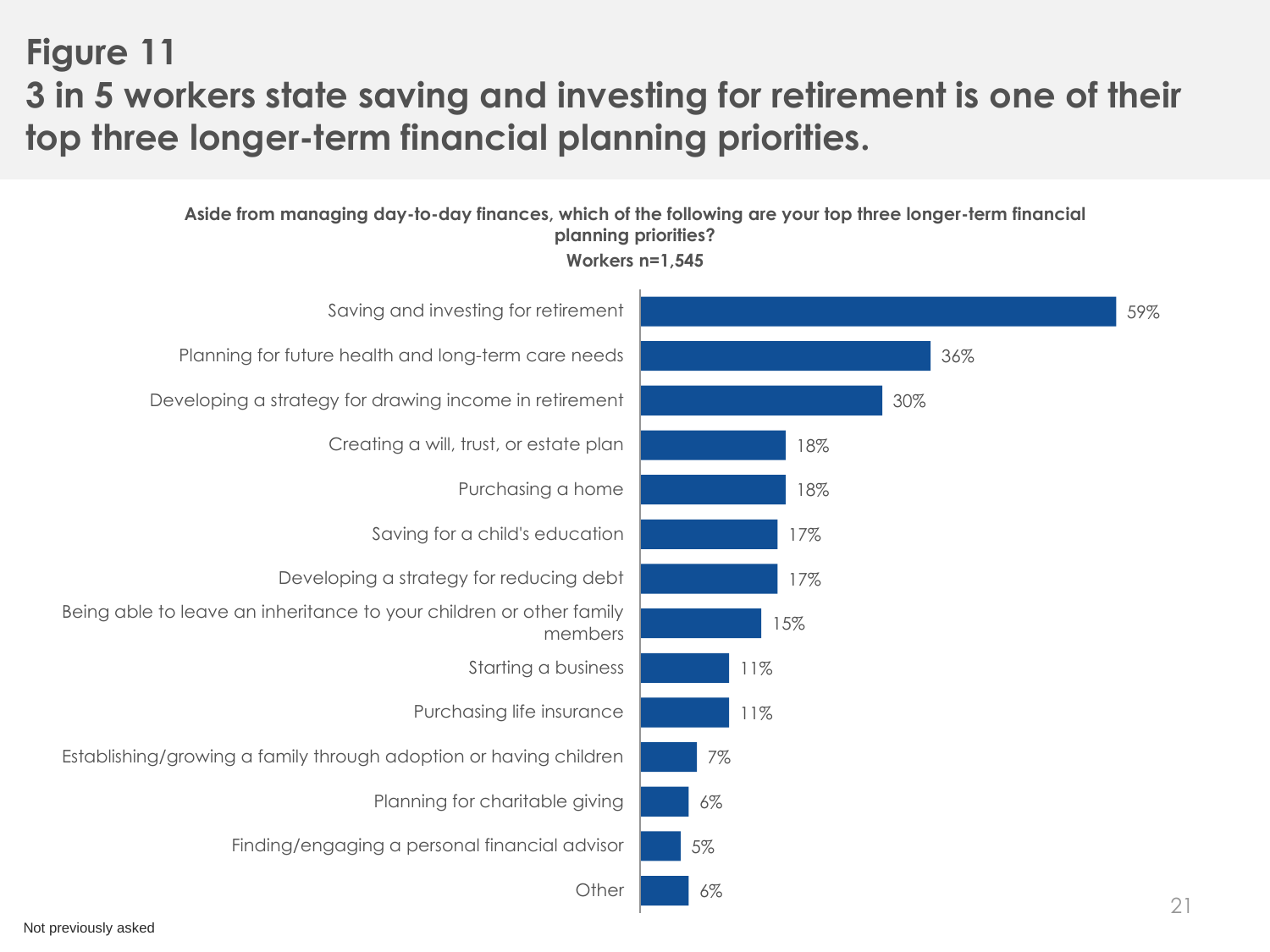# **Figure 12 Almost half of retirees state planning for future health and long-termcare needs is one of their top three longer-term financial planning priorities.**

#### **Aside from managing day-to-day finances, which of the following are your top three longer-term financial planning priorities?**



**Retirees n=1,132**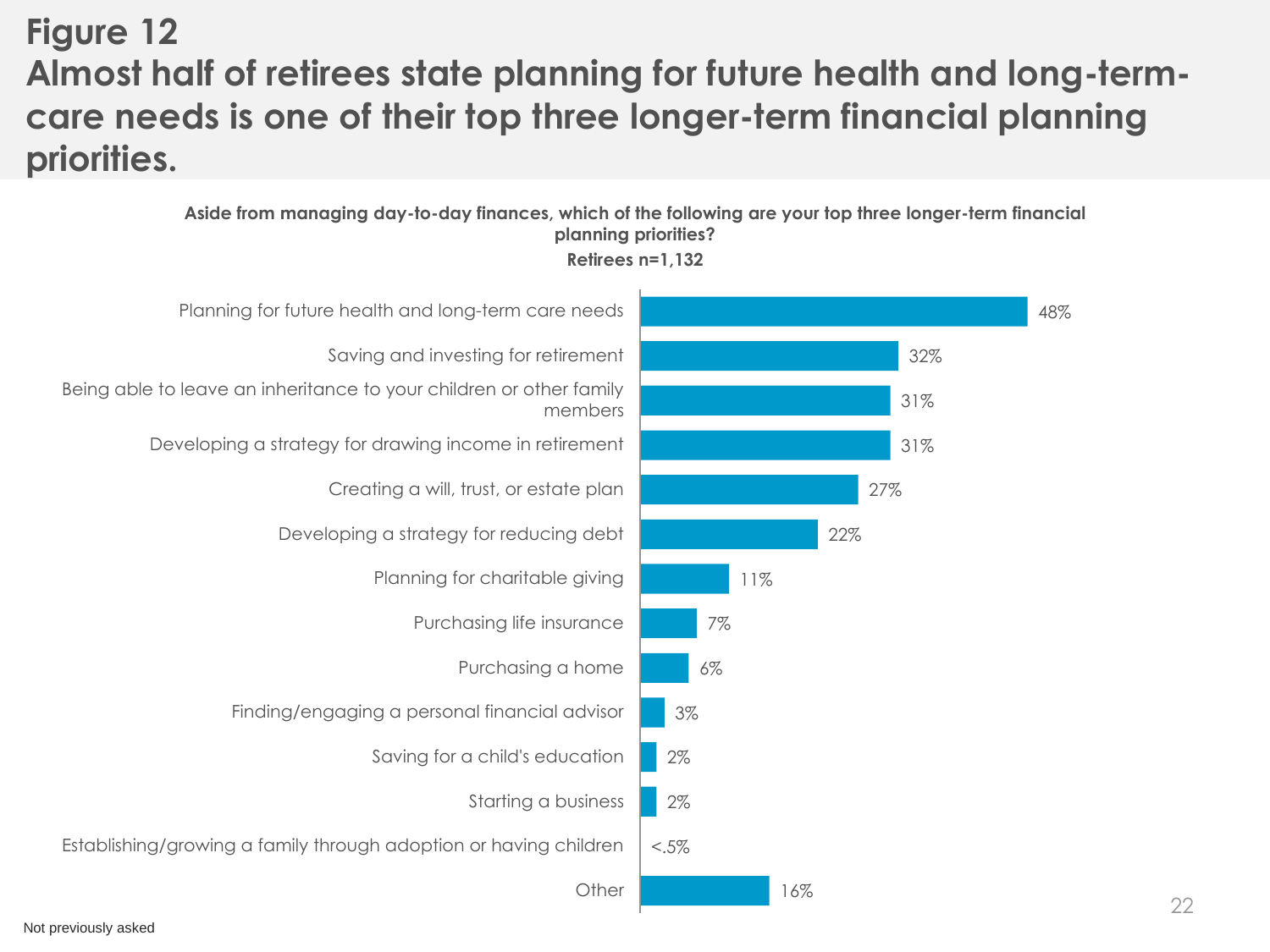**Figure 13 1 in 3 workers and 1 in 4 retirees agree that retirement savings are not a priority relative to the current needs of their family.**

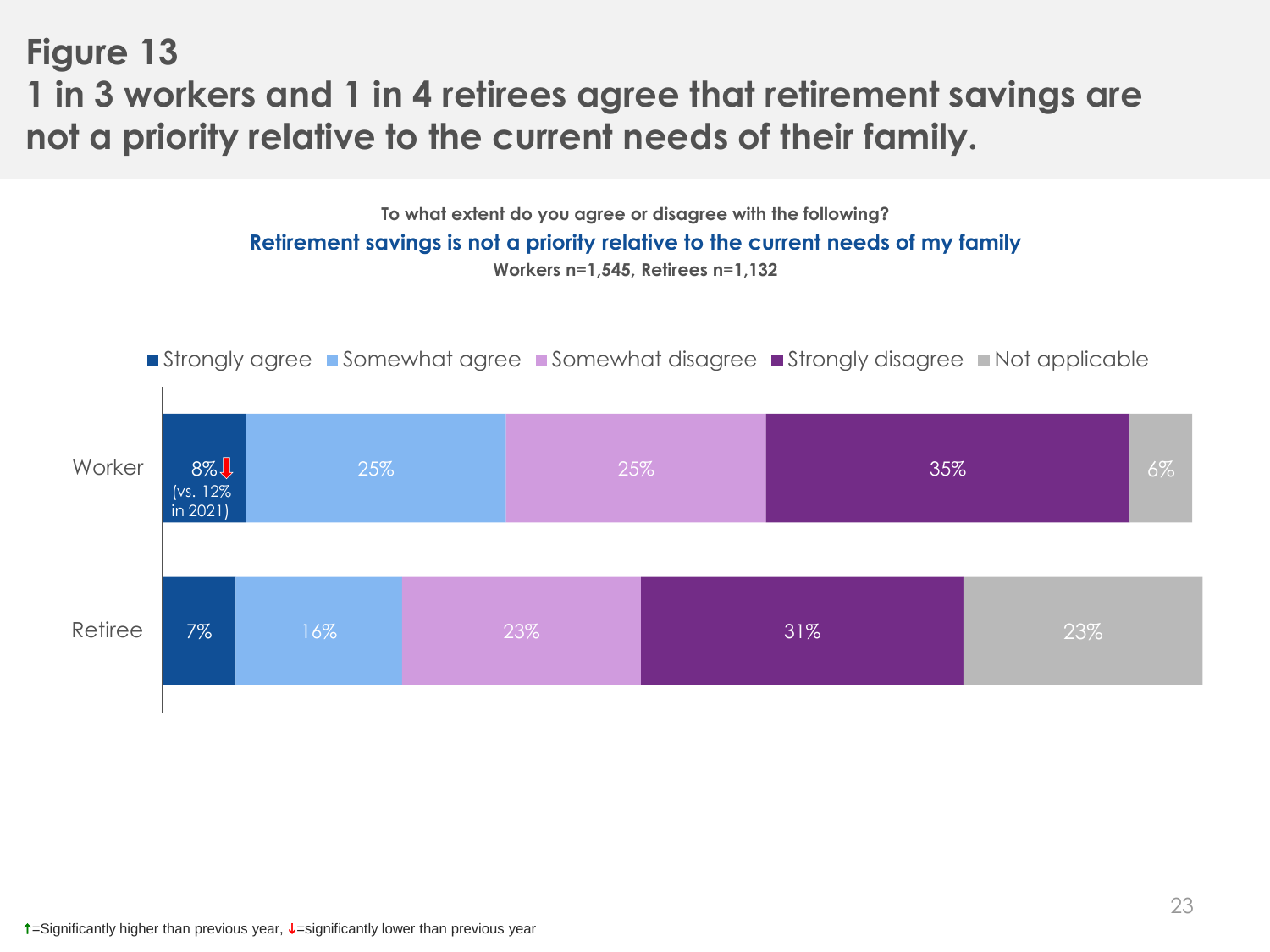## **Figure 14 4 in 10 workers say that saving for or paying off a child's education is reducing the amount they are saving for retirement, compared with 19% of retirees.**

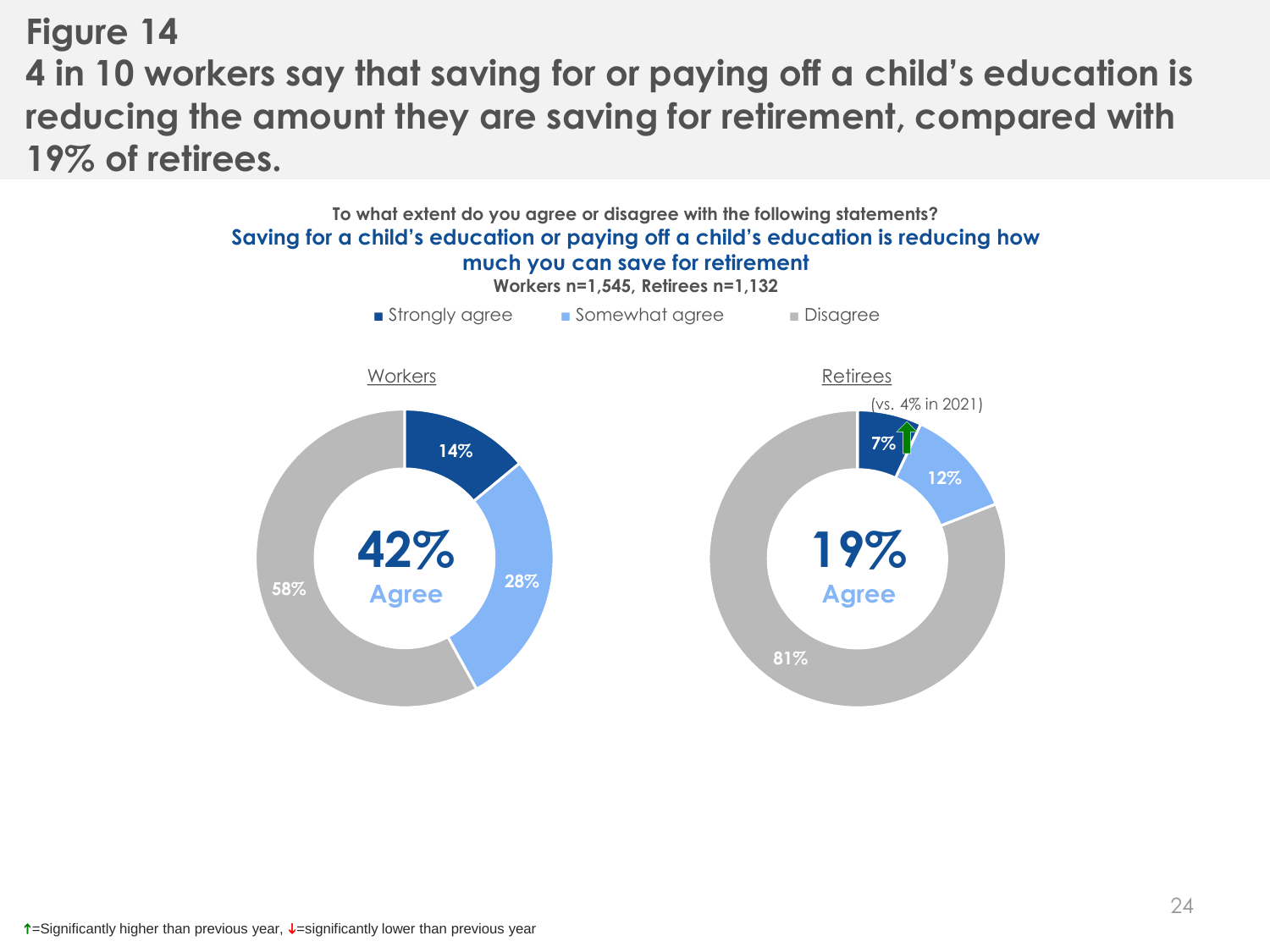**Figure 15 Nearly half of workers say debt has negatively impacted their ability to save for retirement. More so than last year, over 1 in 4 retirees say debt has impacted their ability to live comfortably in retirement.** 

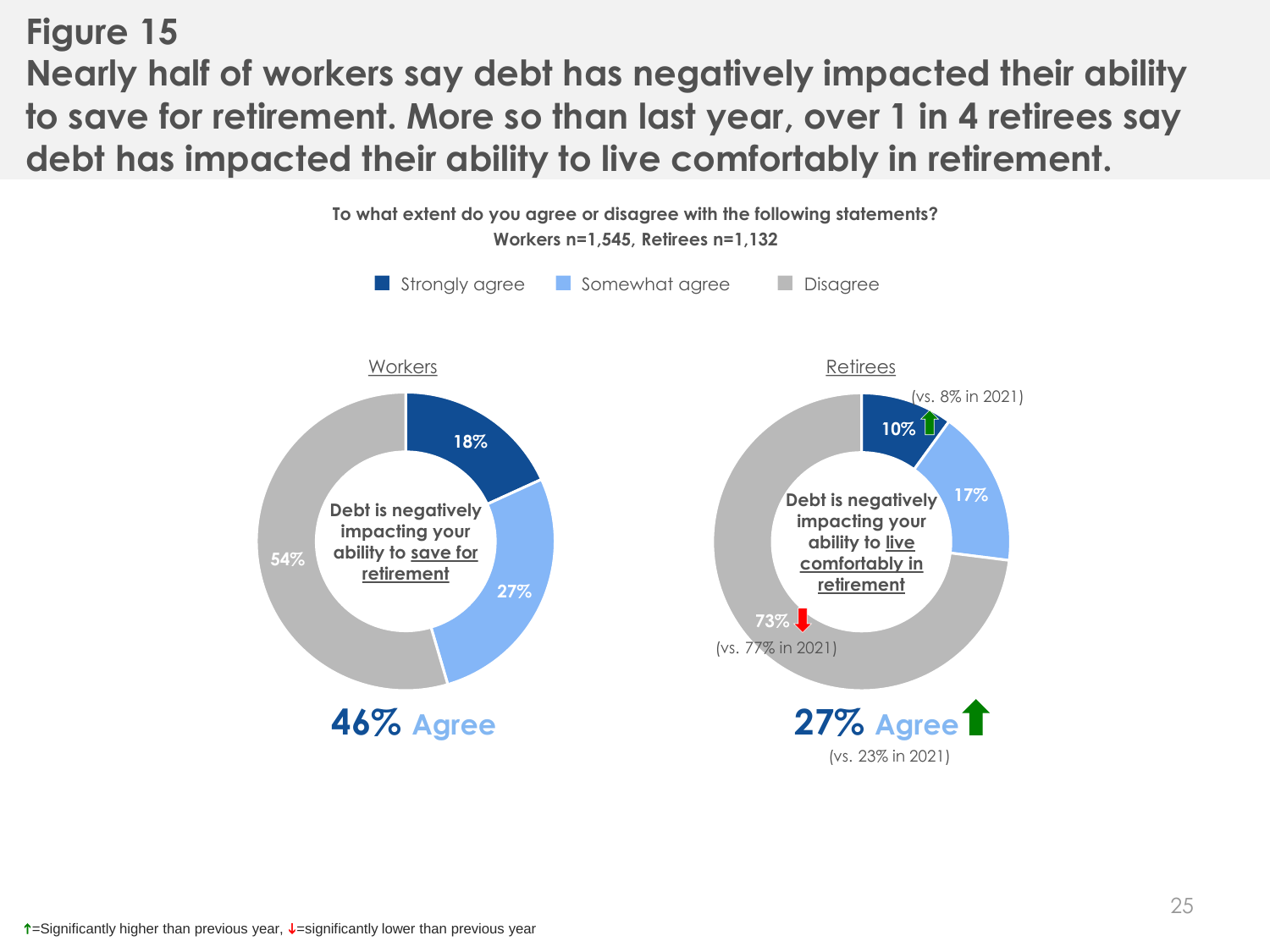## **Figure 16 Comparable to last year, more than half of workers and 1 in 3 retirees say their debt level is a major or minor problem.**

**Thinking about your current financial situation, how would you describe your level of debt? 2022 Workers n=1,545, 2022 Retirees n=1,132**

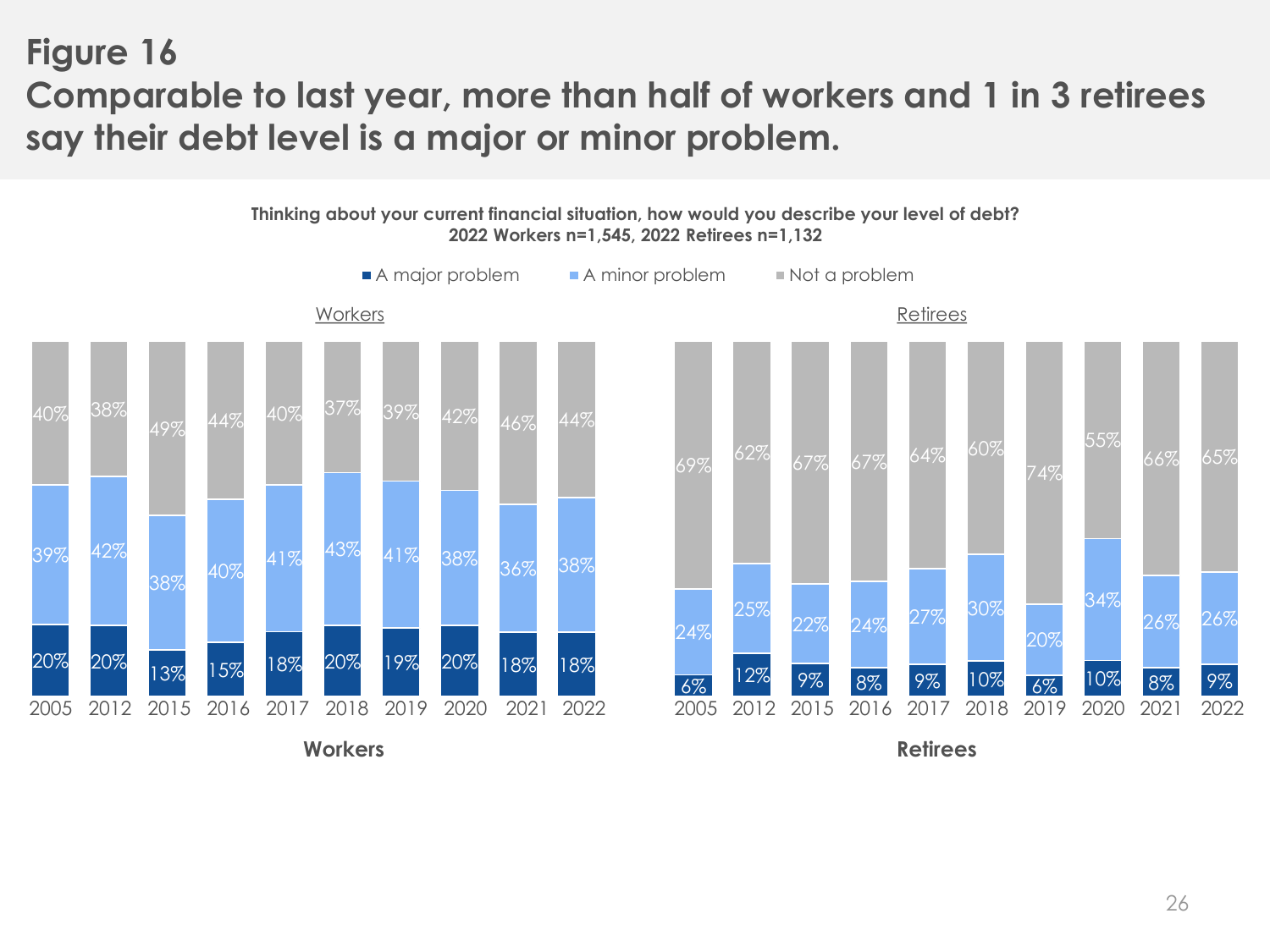## **Figure 17 Nearly 4 in 10 workers and 2 in 10 retirees suggest they do not know where to go for financial or retirement planning advice.**

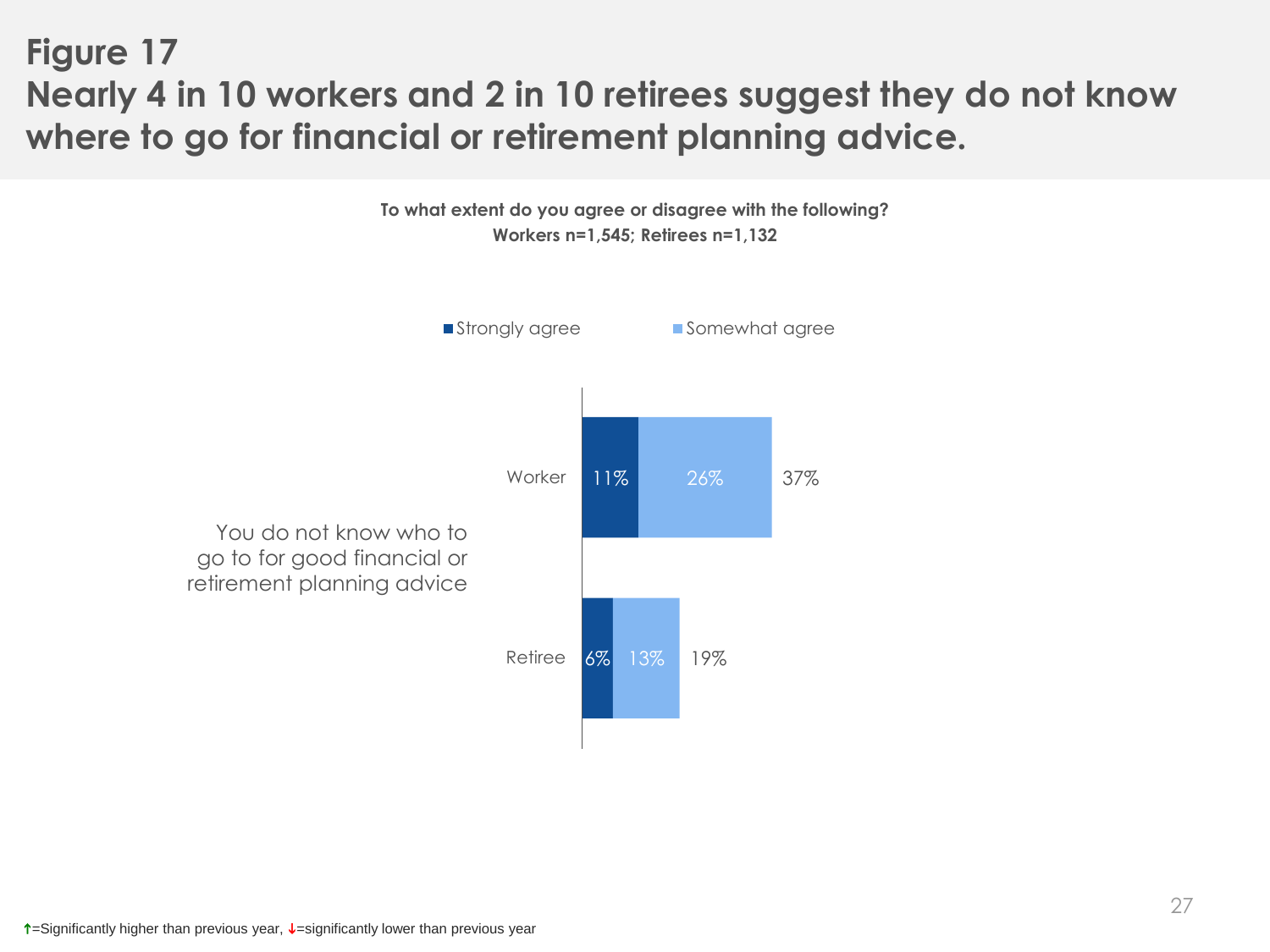# **Figure 18 More than 1 in 3 workers rely on family and friends for retirement planning advice. Almost the same share rely on their own online research.**

**Which of the following people or groups do you use as a source of information for retirement planning?**

**Workers n=1,545**

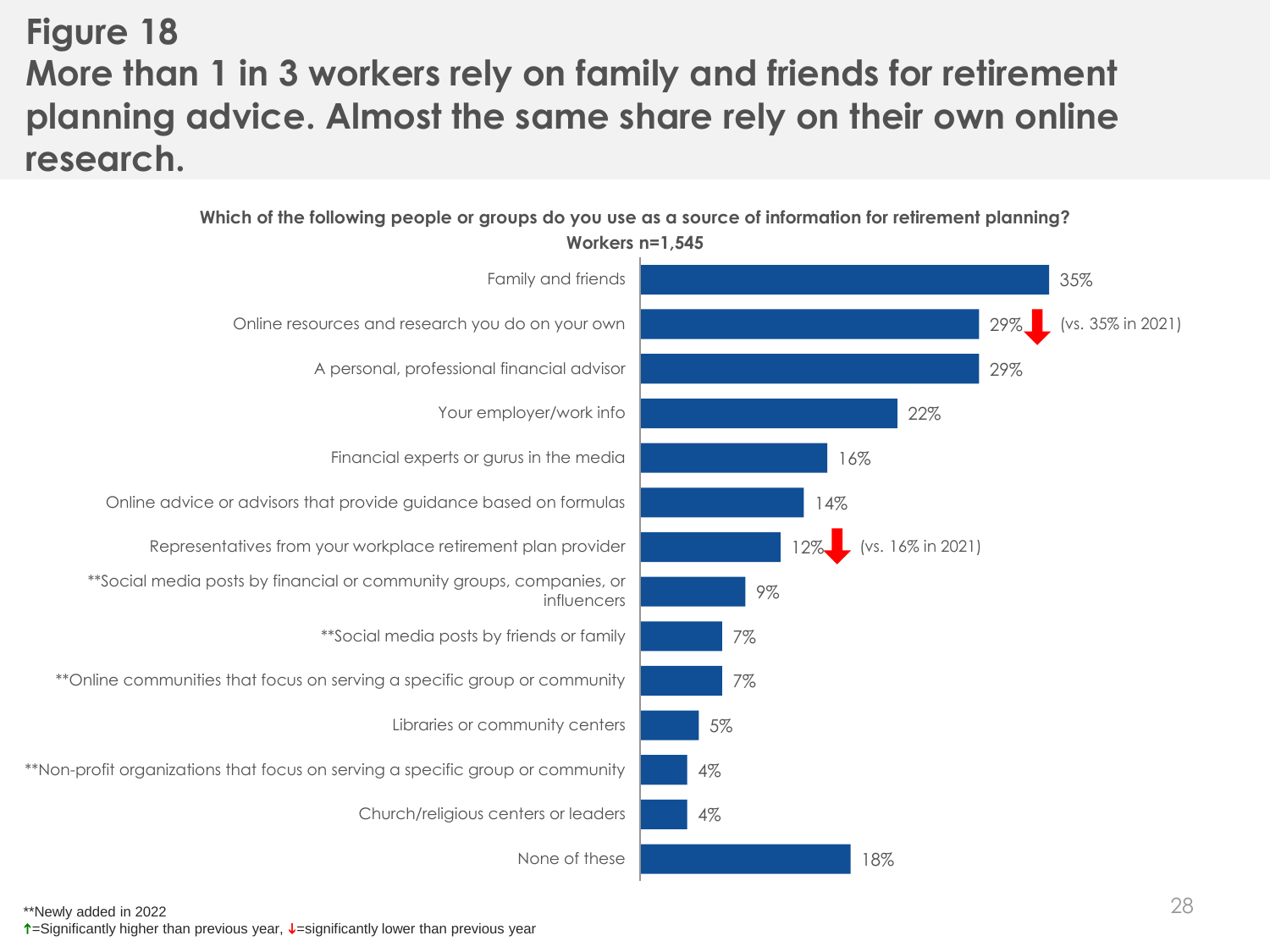# **Figure 19 Nearly 4 in 10 retirees get retirement planning advice from a financial advisor.**

#### 38% 23% 21% 13% 12% 9% 4% 3% 2% 1% 1% 1% 1% 4% 31% A personal, professional financial advisor Online resources and research you do on your own Family and friends Your employer/work info Representatives from your workplace retirement plan provider Financial experts or gurus in the media Online advice or advisors that provide guidance based on formulas \*\*Non-profit organizations that focus on serving a specific group or community Libraries or community centers Church/religious centers or leaders \*\*Social media posts by friends or family \*\*Social media posts by financial or community groups, companies, or influencers \*\*Online communities that focus on serving a specific group or community **Other** None of these (vs. 7% in 2021)

#### **Which of the following people or groups do you use as a source of information for retirement planning? Retirees n=1,132**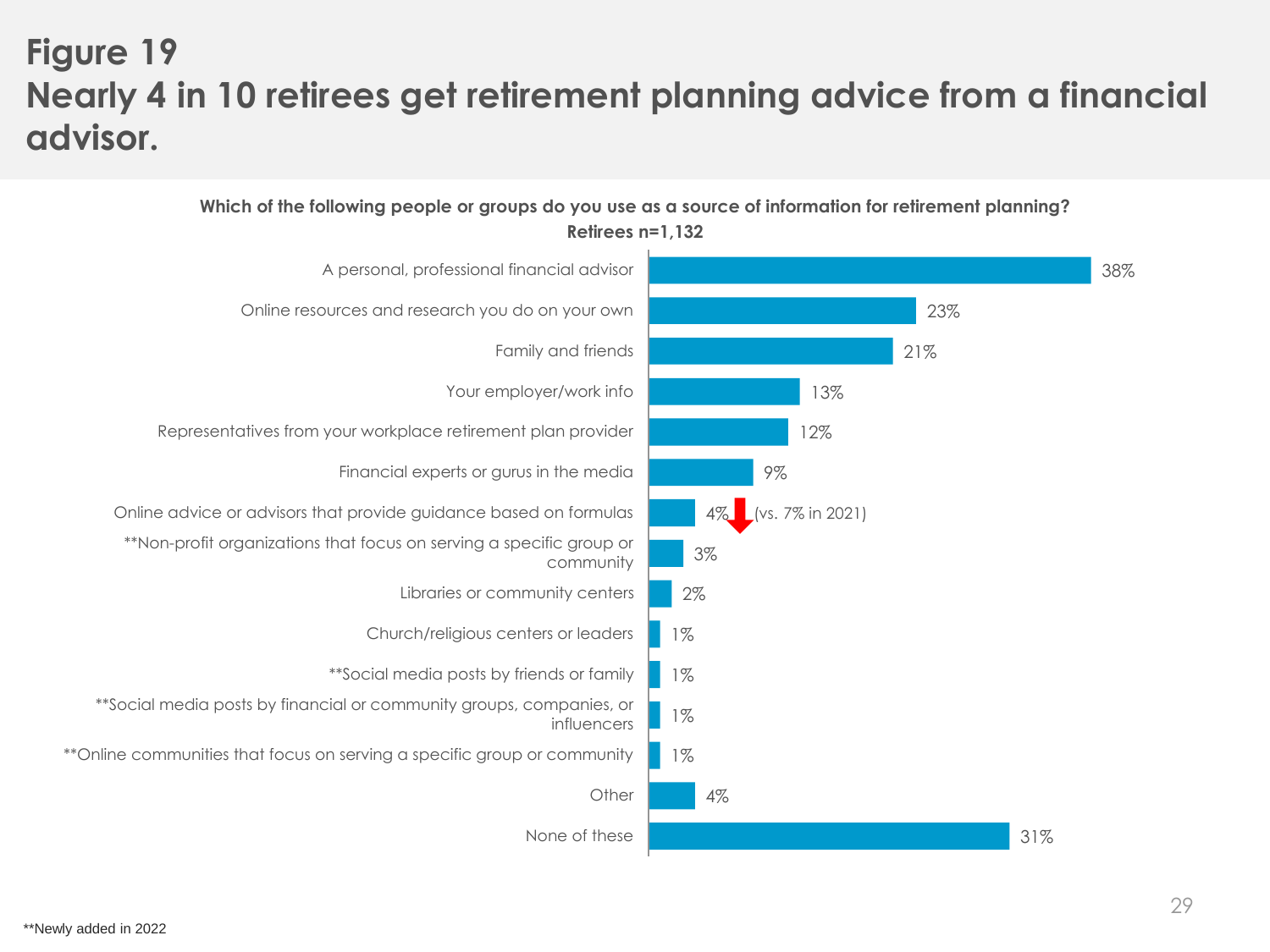## **Figure 20 About 3 in 5 believe financial services companies have treated them fairly and understand how to help.**

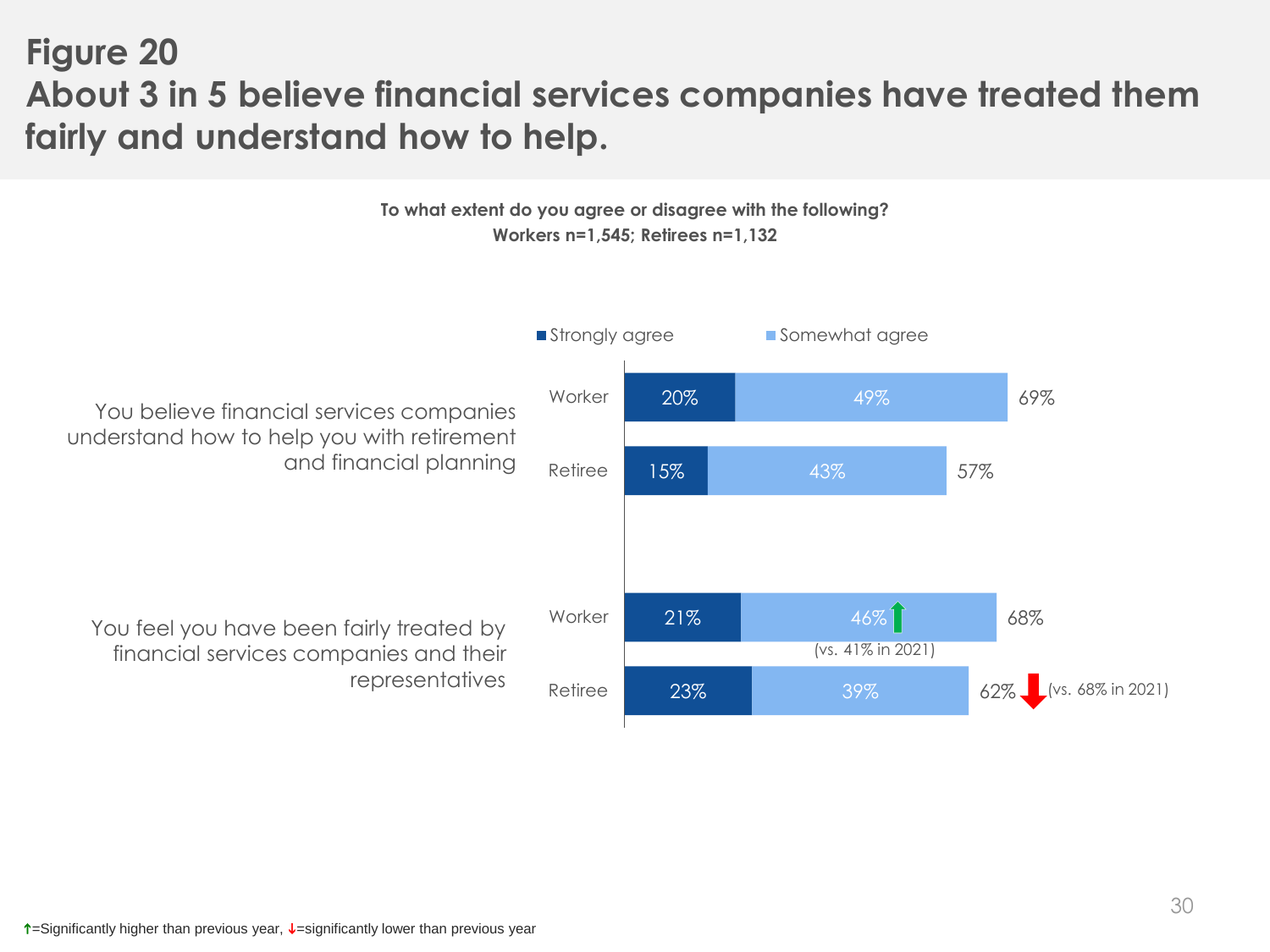# **Figure 21 Roughly 1 in 3 workers and retirees currently work with a financial advisor. Close to 4 in 10 workers expect to do so in the future.**

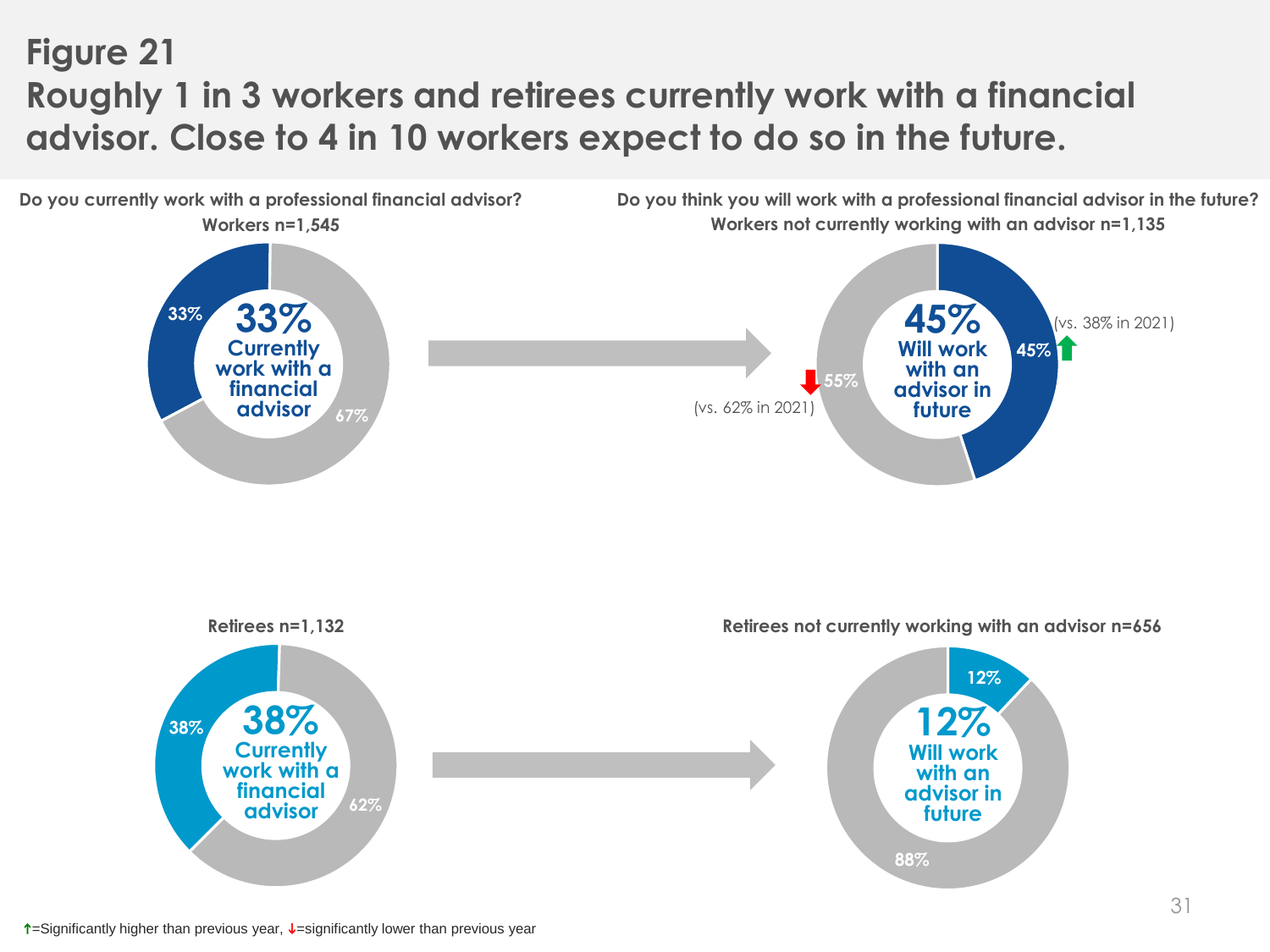## **Figure 22 Workers and retirees trust their personal financial advisor the most.**

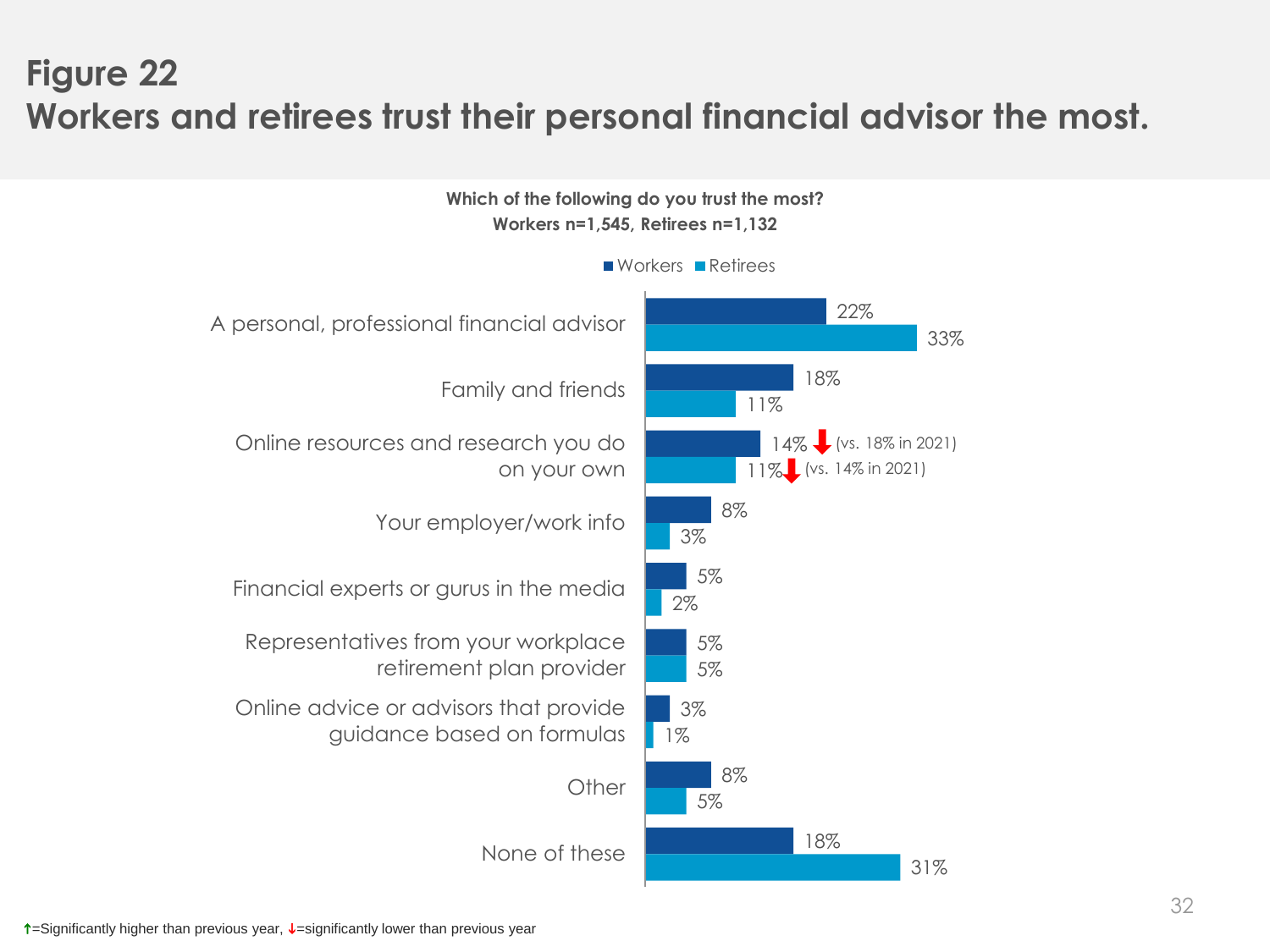## **Figure 23 Fewer than 1 in 10 workers and 1 in 20 retirees trust their employer the most for financial information. At the same time, 3 in 10 workers and 6 in 10 retirees feel they haven't been fairly treated at work.**

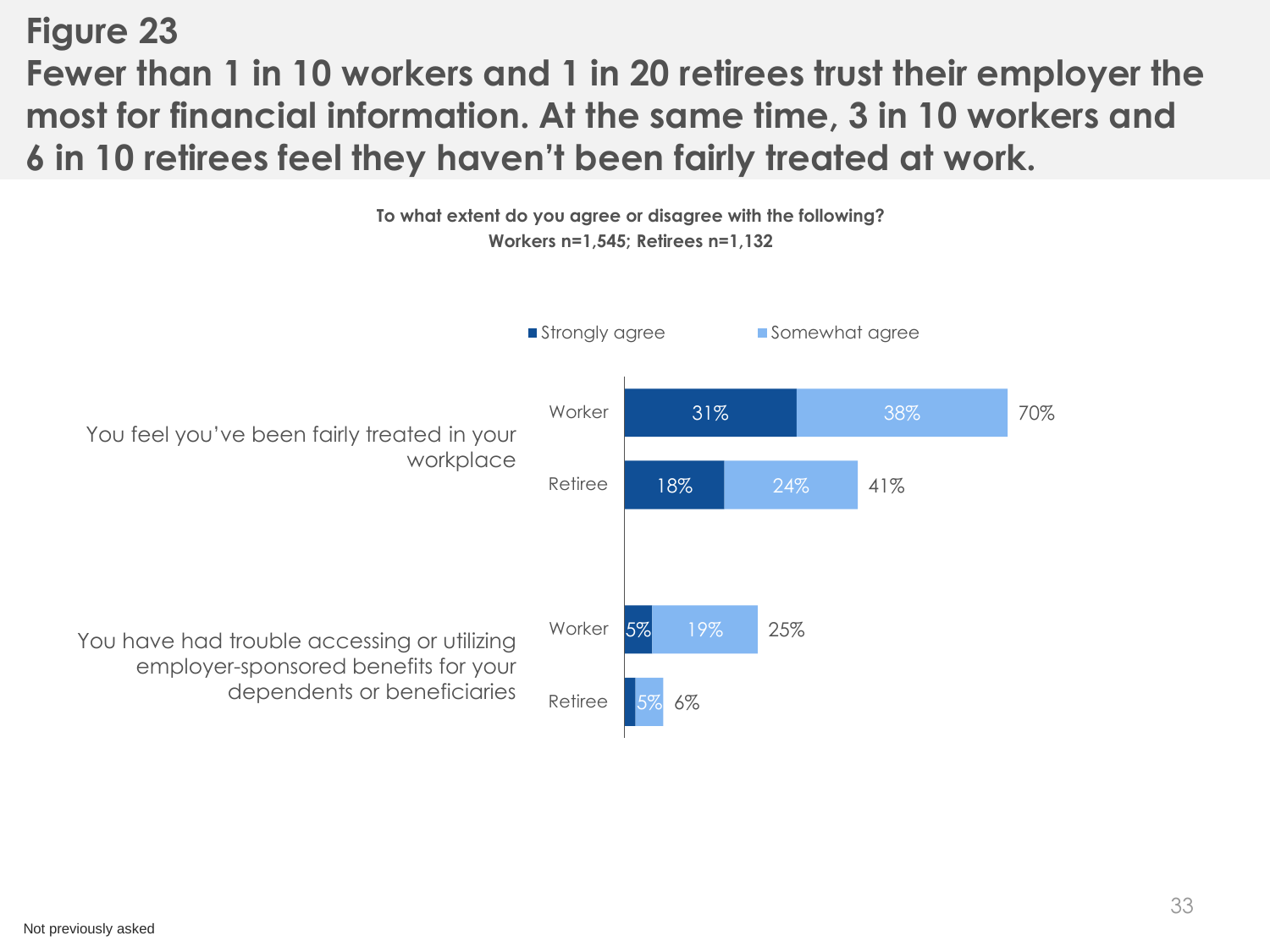## **Figure 24 More than 4 in 5 are satisfied with their retirement plan overall and with the investment options available.**

**How satisfied are you with the following aspects of your workplace retirement savings plan? Workers offered an employer-sponsored retirement savings plan n=742**

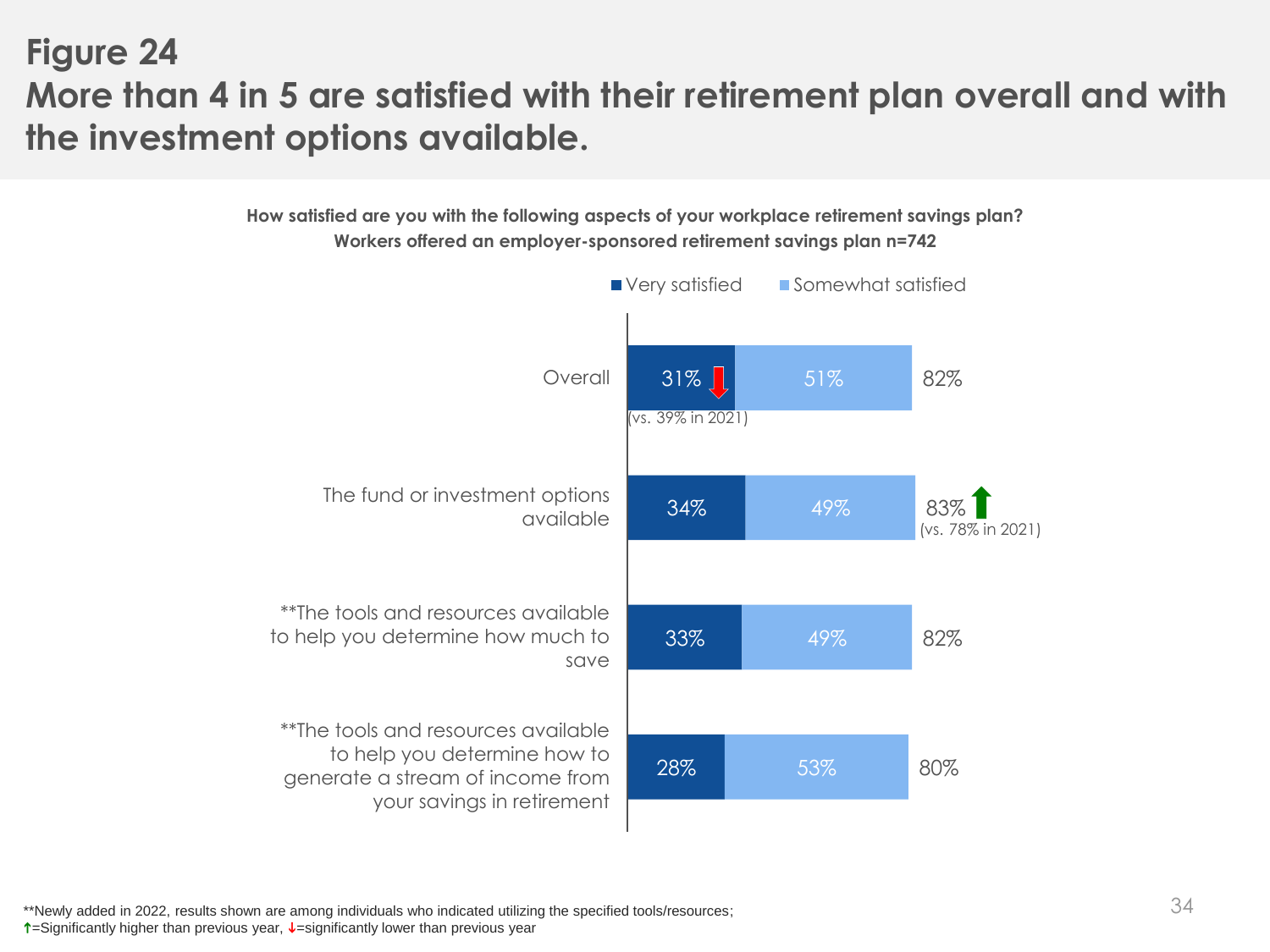## **Figure 25 Workers are more likely than retirees to expect income in retirement from a workplace retirement savings plan, working for pay, or a guaranteed lifetime income product.**

**To what extent (do you expect each of the following to be/is each of the following) a source of income in retirement? Workers planning to retire n=1,345, Retirees n=1,132**



### **Net: Major/Minor Source of Income**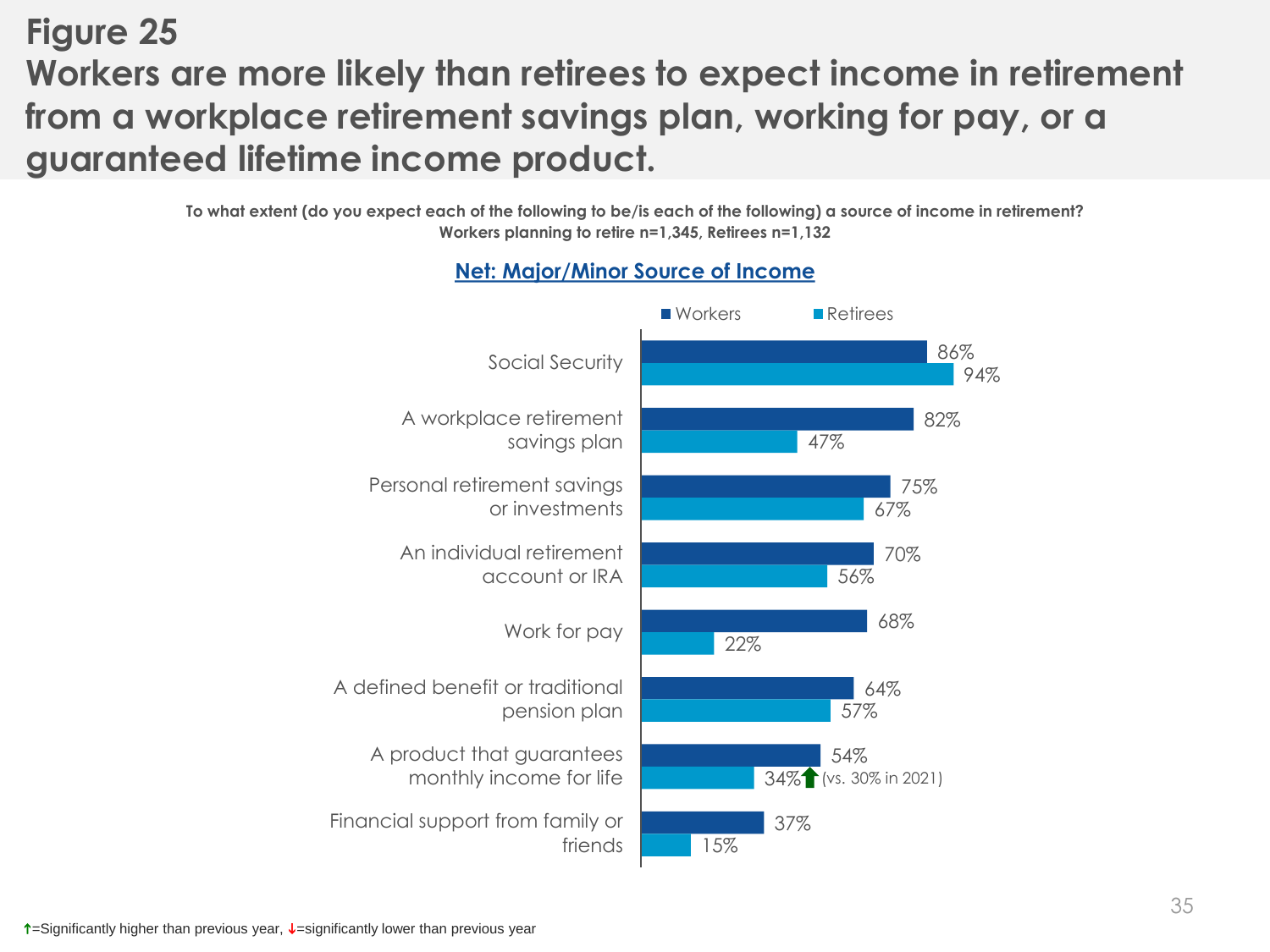**Figure 26 Over 4 in 5 workers expect their workplace retirement savings plan to be a source of income in retirement, including half who say it will be a major source***.*

> **To what extent do you expect each of the following to be a source of income in retirement? 2022 Workers planning to retire n=1,345**

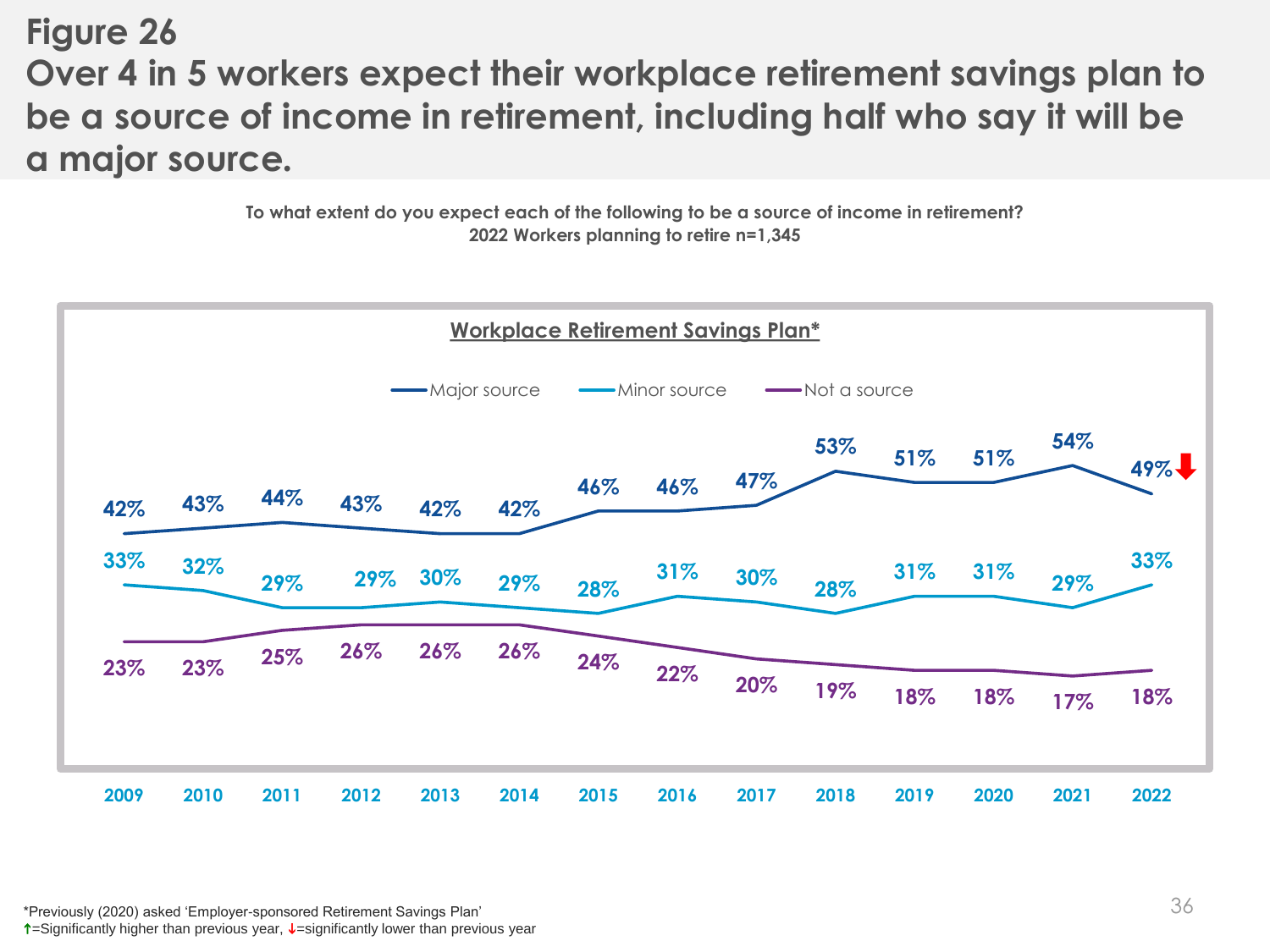## **Figure 27 Almost half of retirees say a workplace retirement savings plan has been a source of income in retirement, although just 1 in 5 say it is a major source.**



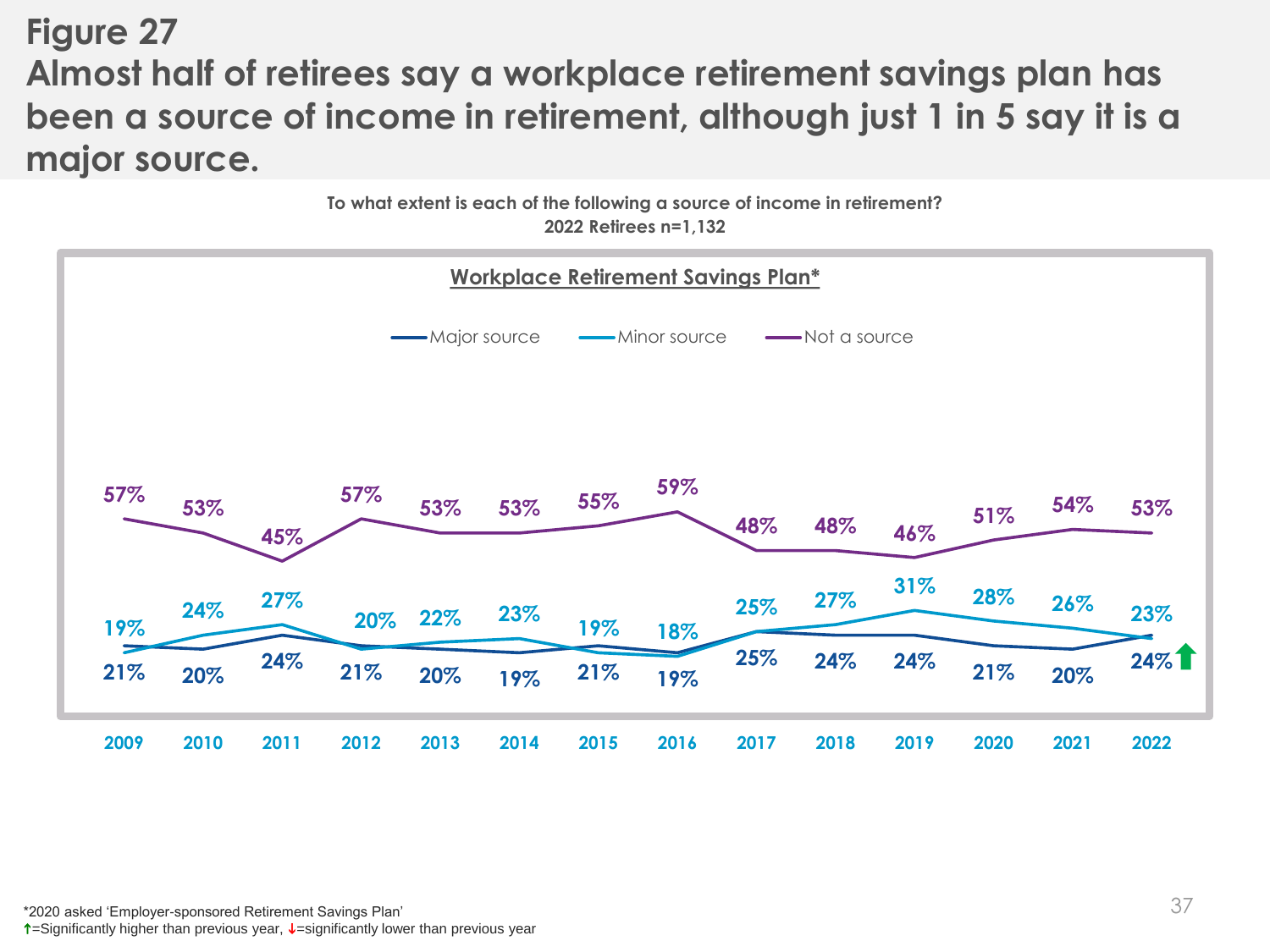## **Figure 28 6 in 10 workers or more claim to understand managed accounts and target date funds at least somewhat well.**

**How well do you understand the following workplace retirement plan investment options? Workers offered an employer-sponsored retirement savings plan n=742**

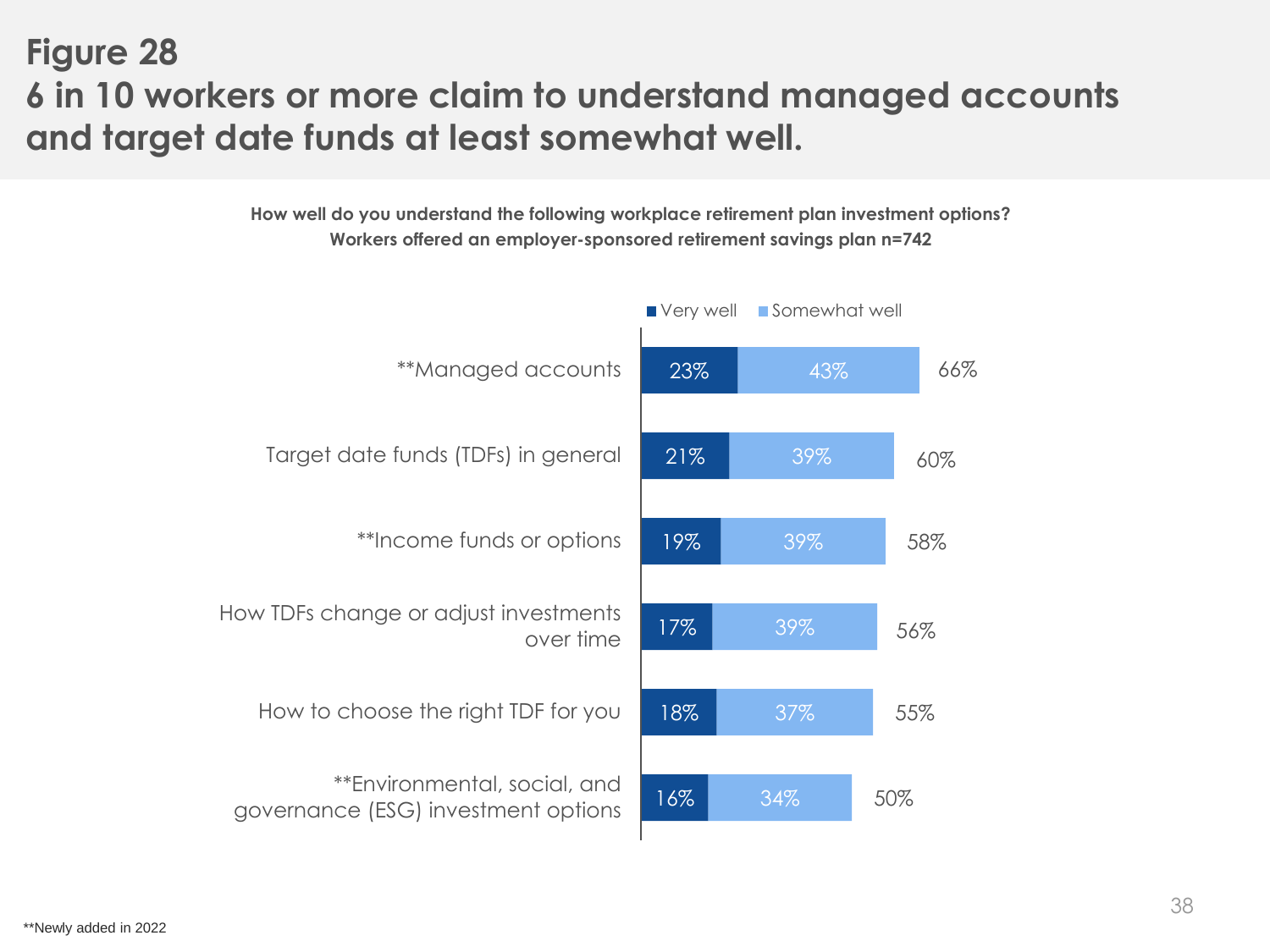# **Figure 29 3 in 5 workers who are currently contributing to a retirement savings plan say their employer offers information on their projected monthly income in retirement. 9 in 10 find it useful.**

**In recent years, a number of organizations have developed calculators to estimate how much a certain level of savings will provide as monthly income in retirement. Based on your current account balance and annual contributions, these calculators will provide estimates of what might be available from these plans in terms of monthly income. Do you receive this type of information from your employer? Workers currently contributing money to a retirement savings plan n=675**



**How useful (is it/would it be) to receive an estimate of the monthly retirement income you might expect from your (retirement) savings? Workers currently contributing money to a retirement savings plan Who received income estimate n=360; Who did not receive estimate n=166**

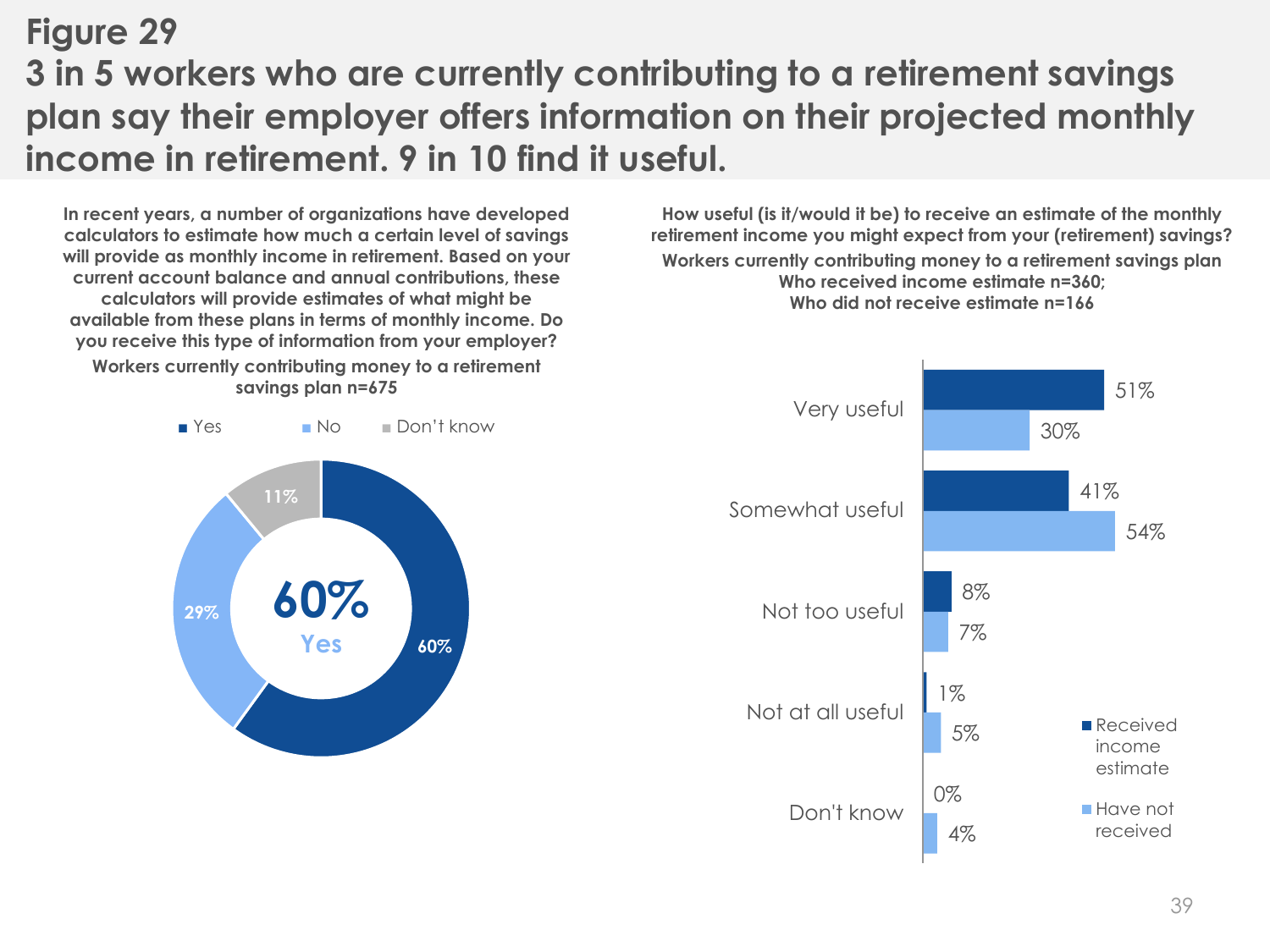**Figure 30 Half of workers expect to retire at age 65 or later, differing with the majority of retirees who retired earlier than age 65.**



Figures and n-sizes presented exclude those who answered 'Don't know', said they never worked, or refused to answer;  $\uparrow$ =Significantly higher than previous year,  $\downarrow$ =significantly lower than previous year

40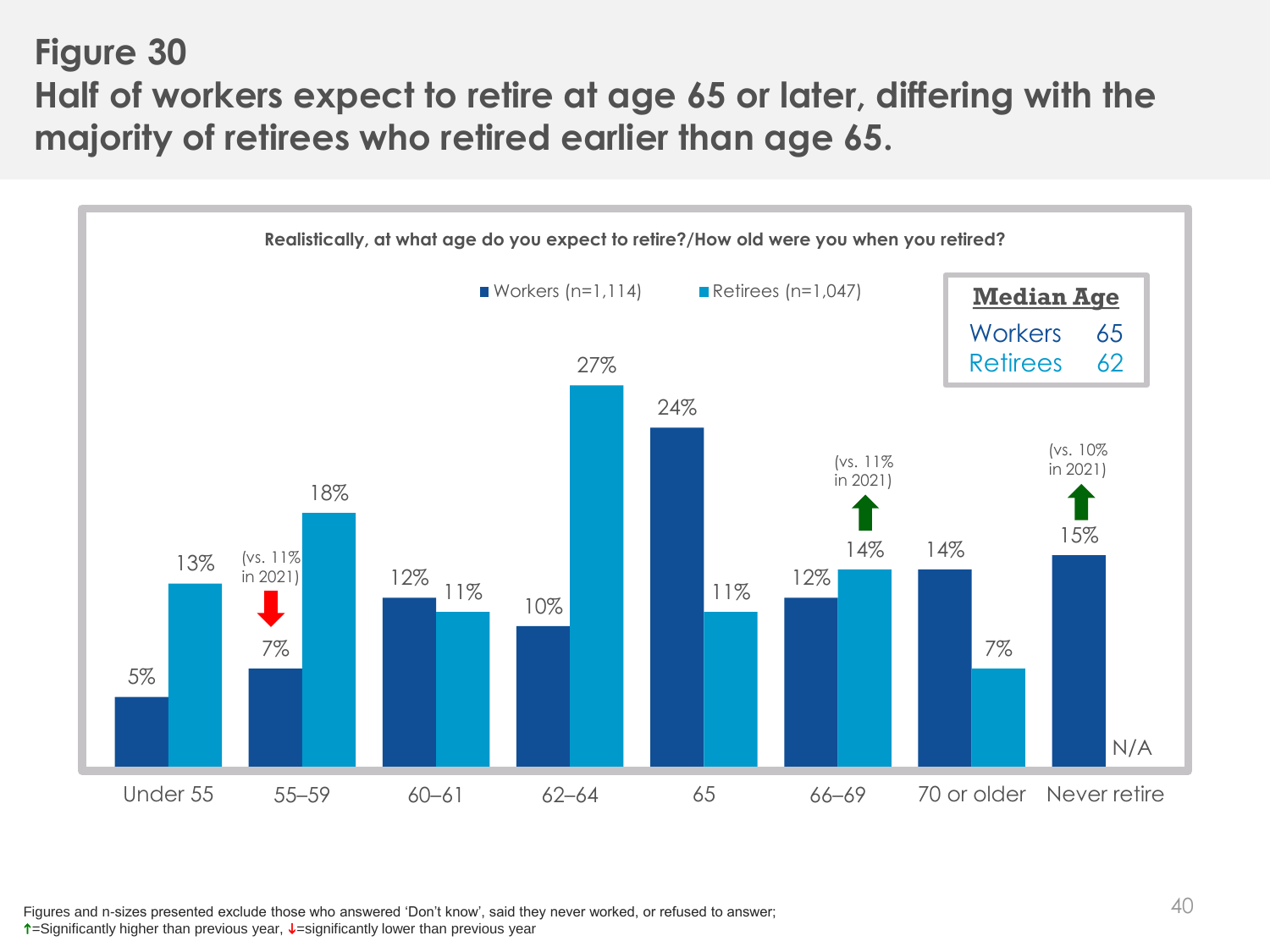## **Figure 31 Down from 2021, 2 in 5 workers believe they will gradually transition into retirement. However, 7 in 10 retirees report they had a full-time stop.**

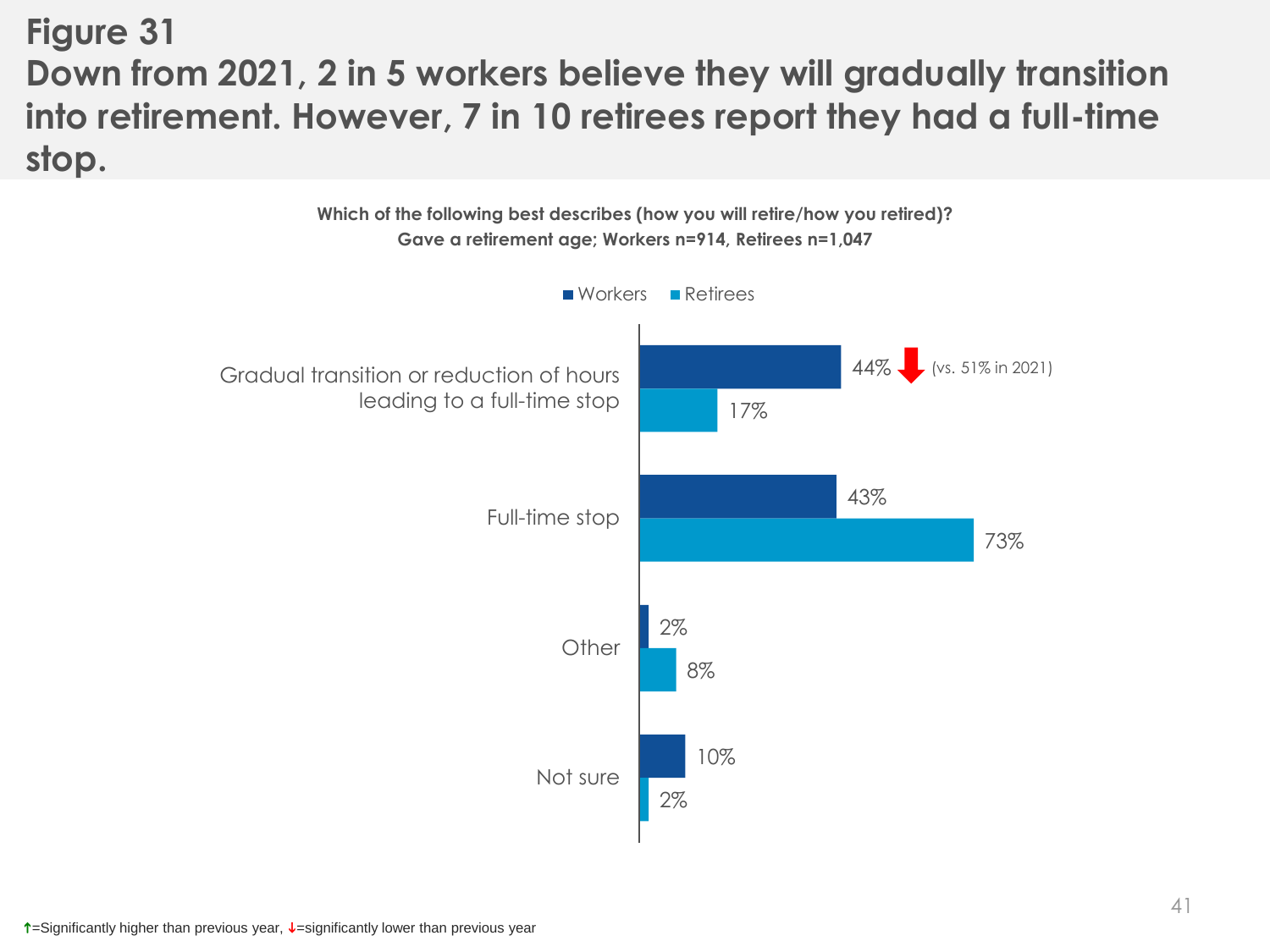## **Figure 32 Workers continue to be much more likely to expect to work in retirement than retirees actually do.**

**Do you think you will do any work for pay after you retire / Have you worked for pay since you retired? Workers planning to retire, Retirees total**

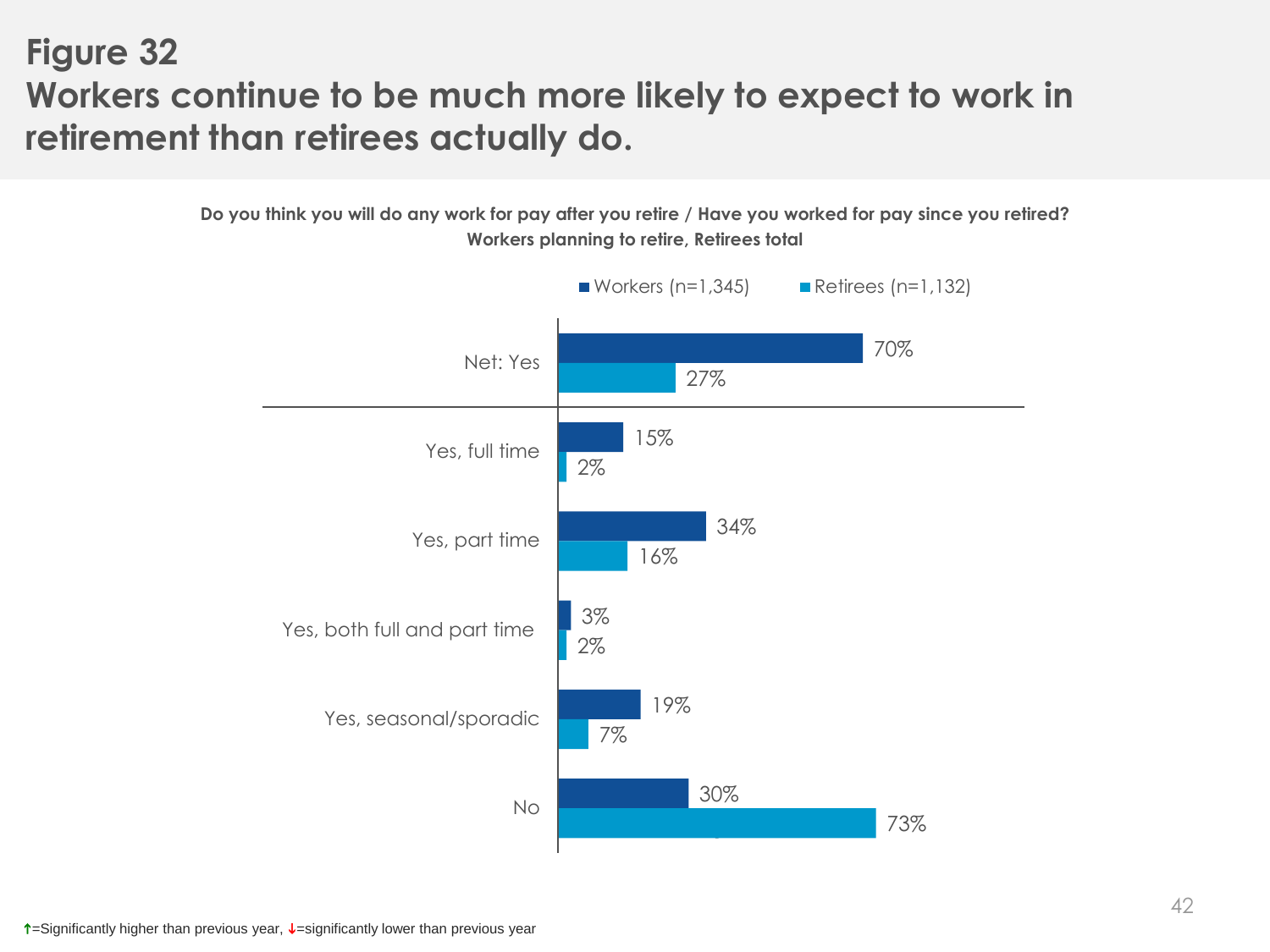**Figure 33 About 7 in 10 workers expect working for pay will be a source of income in retirement, including almost 1 in 5 claiming it will be a major source.** 

> **To what extent do you expect each of the following to be a source of income in retirement? 2022 Workers planning to retire n=1,345**

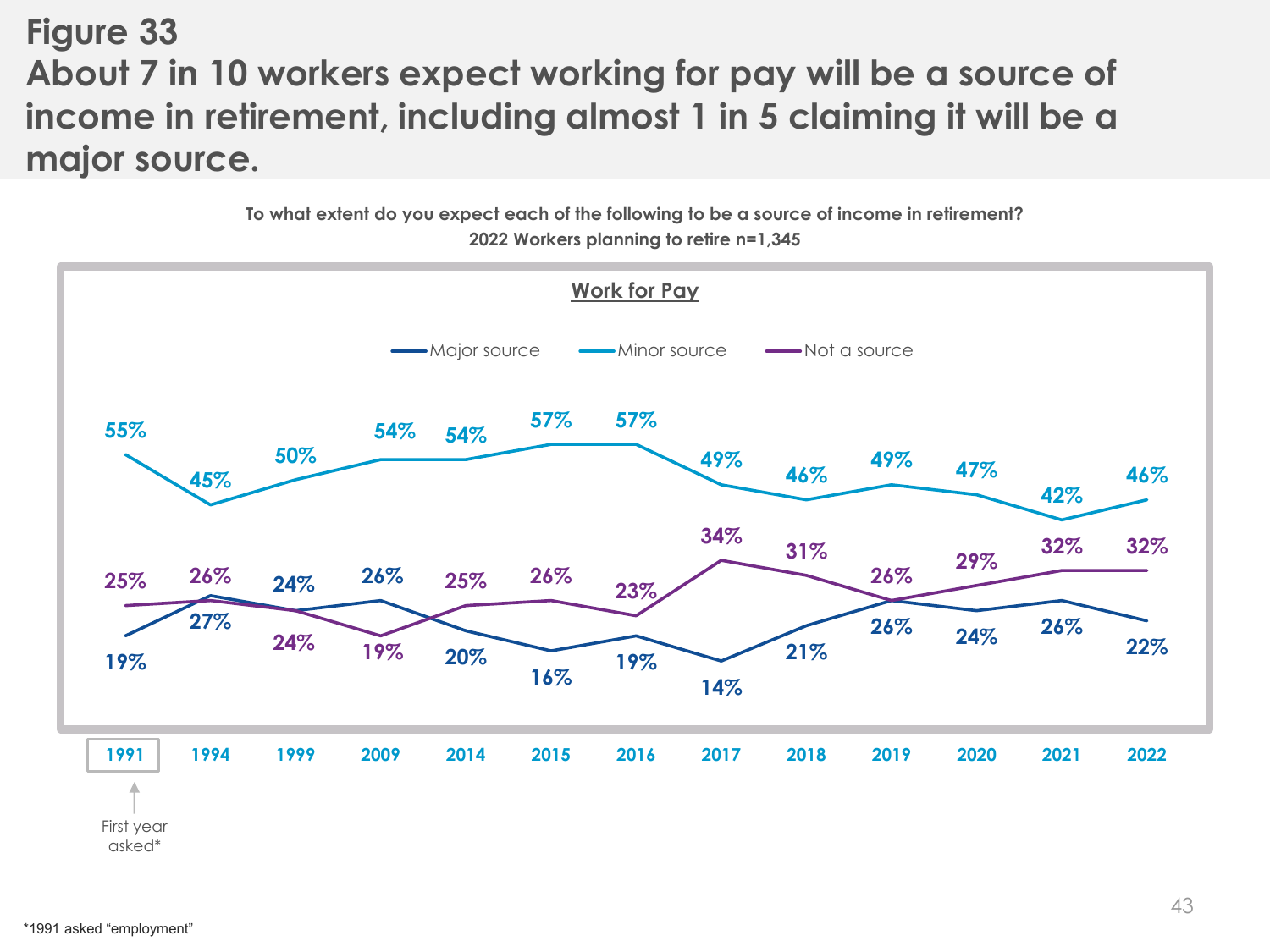## **Figure 34 3 in 4 retirees say working for pay is not a source of income in retirement.**



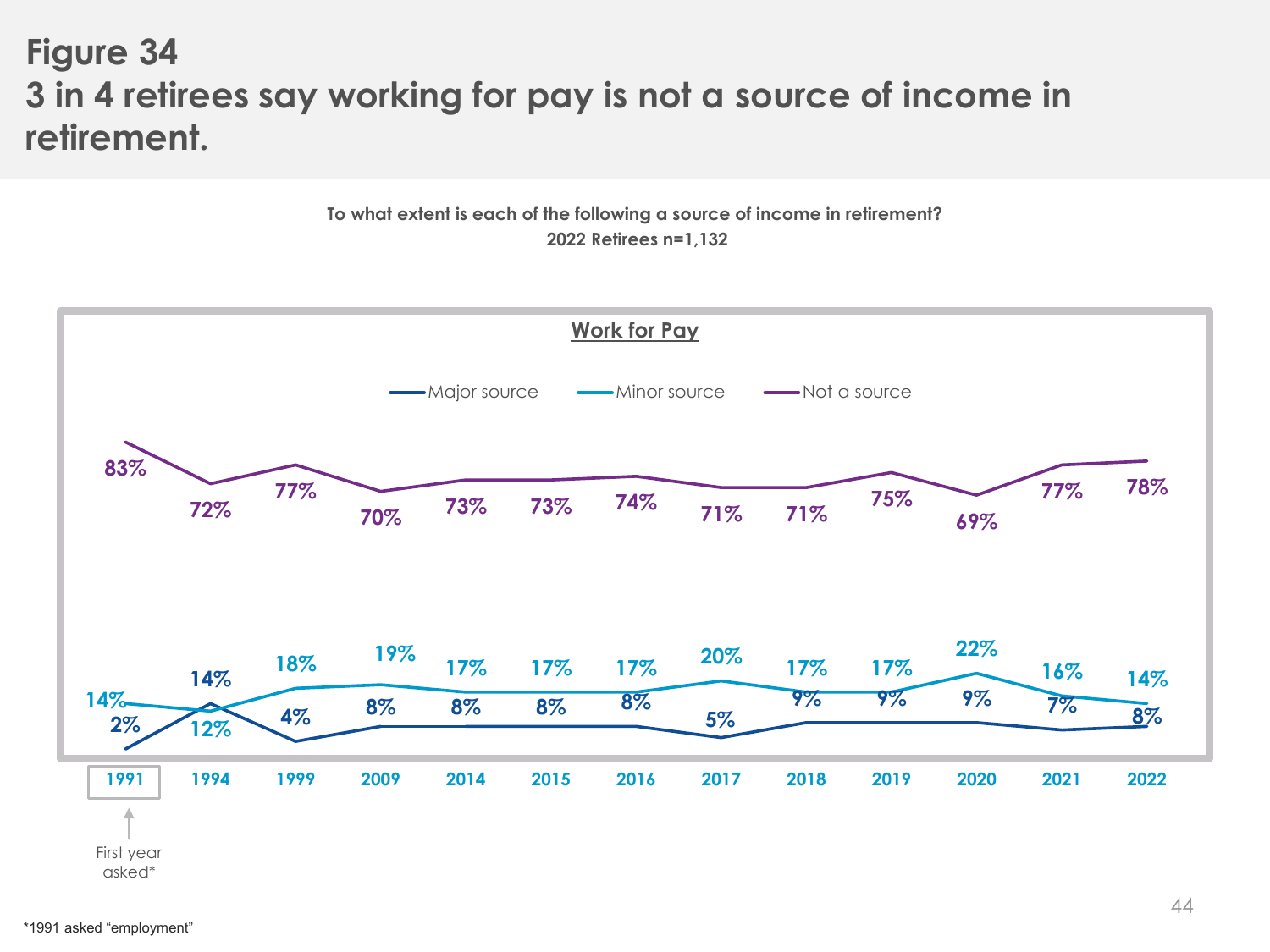# **Figure 35 Nearly half of retirees say they retired earlier than expected.**



First year asked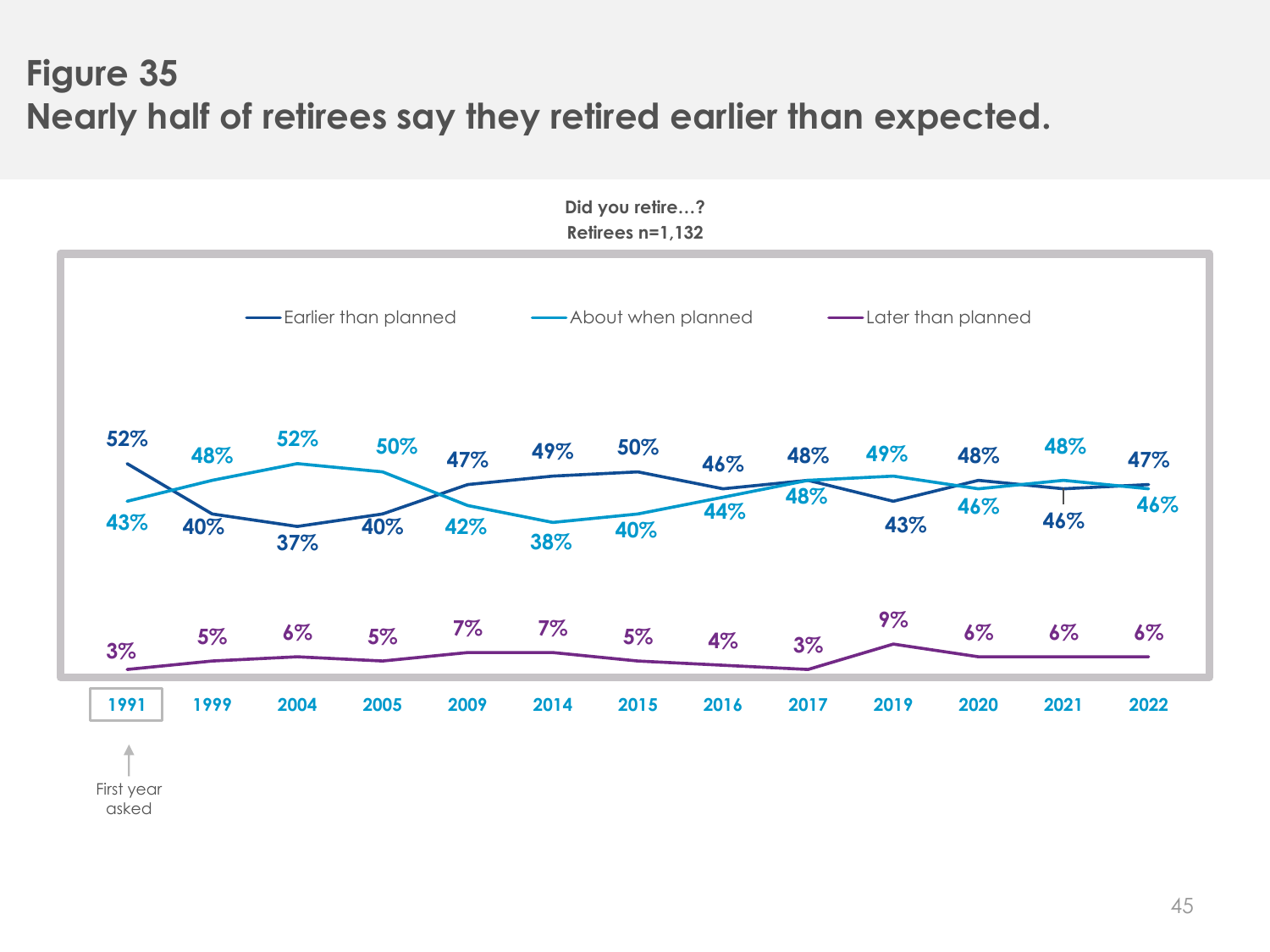**Figure 36**

# **4 in 10 retirees say they retired earlier than planned because they could afford to; 1 in 3 say they had a health problem or disability (unrelated to COVID-19).**

**Did you retire earlier than you planned because…? Retirees who retired earlier than planned n=533, Percent Yes**

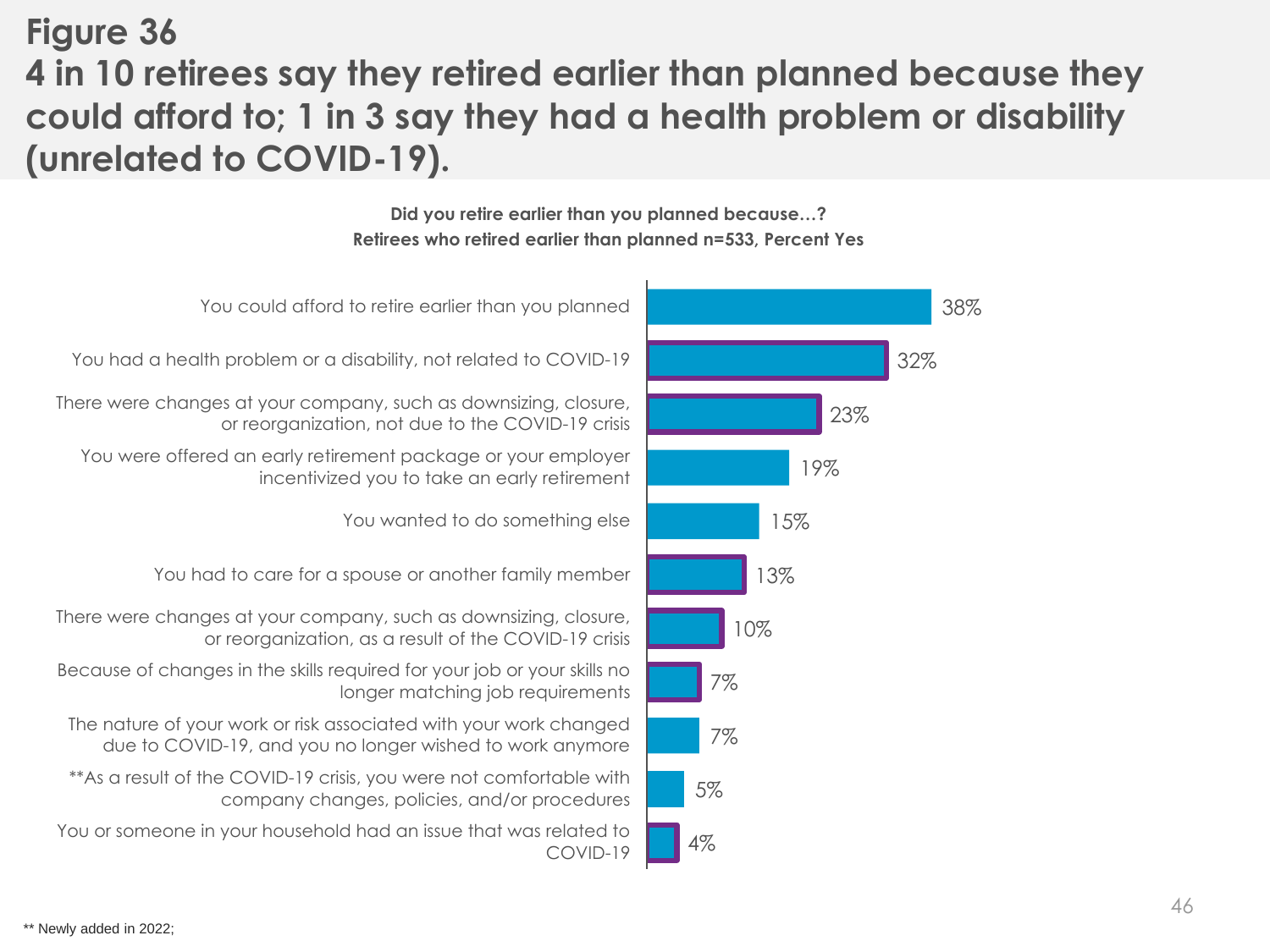## **Figure 37 Consistent with last year, more than half of retirees think their lifestyle in retirement is about what they expected it would be before they retired.**

**How does your overall lifestyle in retirement now compare to how you expected it to be before you retired? For example, are you traveling, spending time with family or volunteering as much as you expected? Retirees n=1,132**

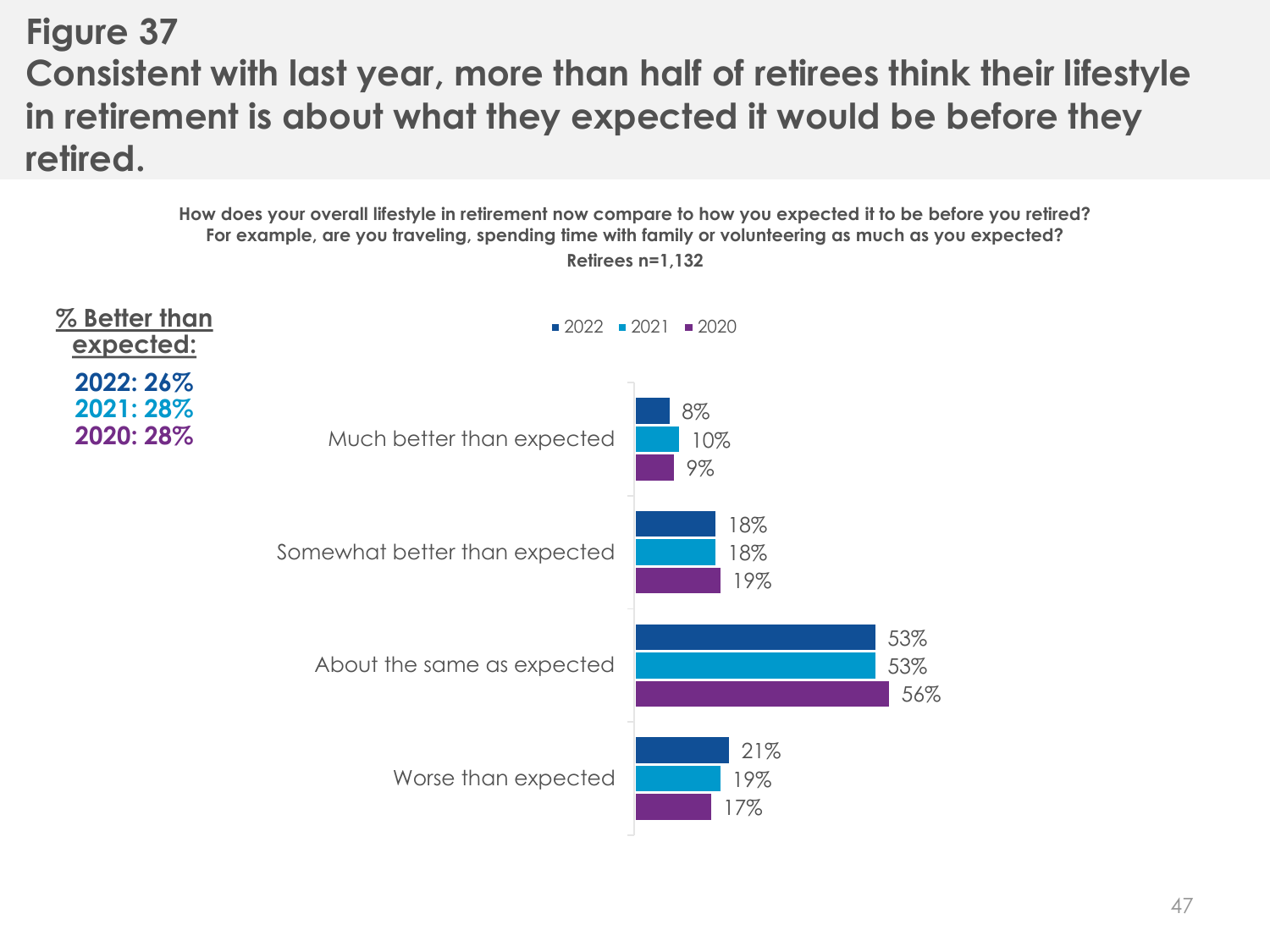# **Figure 38 In comparison to 2021, more retirees report that their overall spending is higher than expected. This is also true regarding housing and travel expenses.**

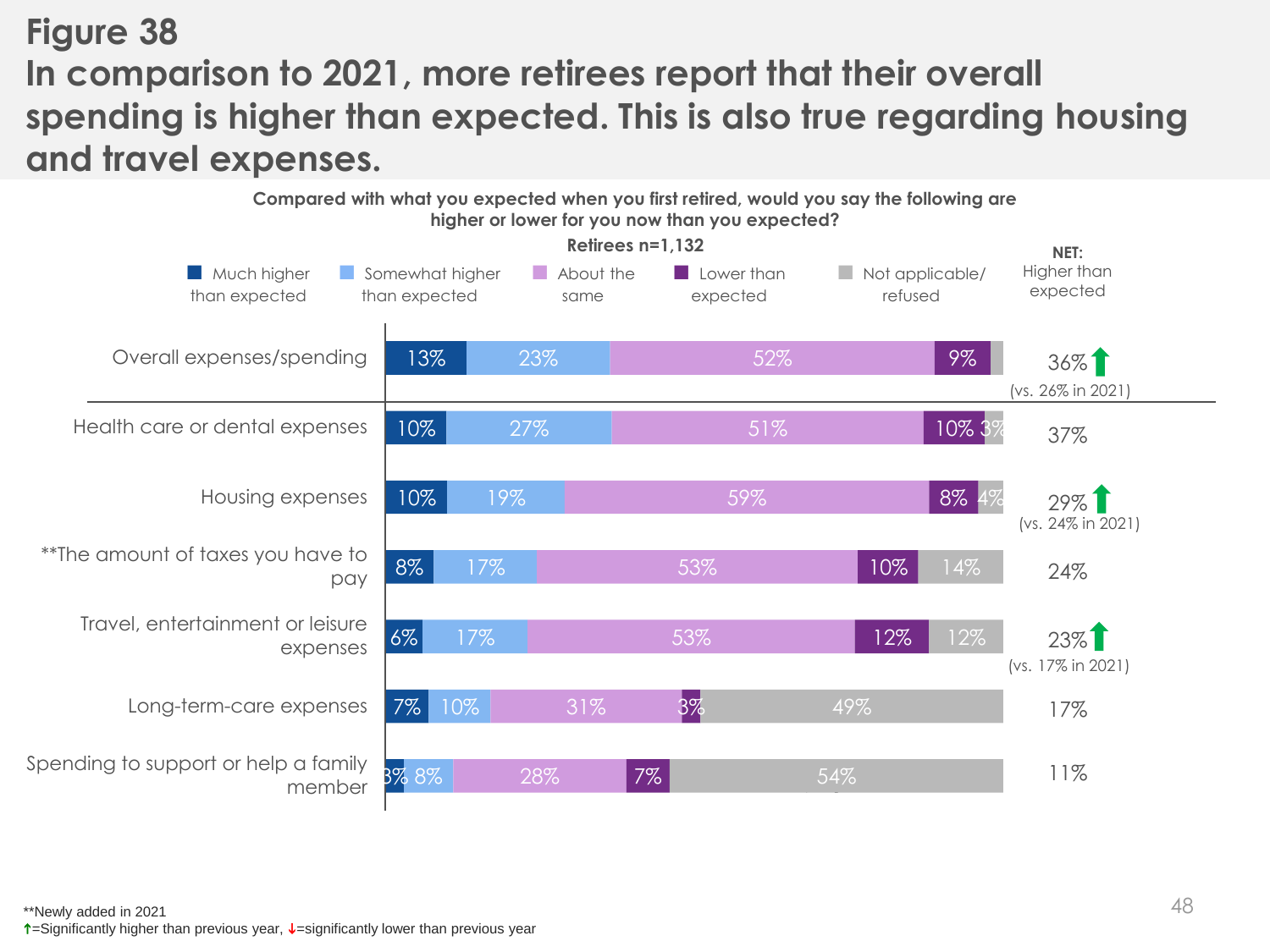# **Figure 39 After saving to grow money, travel is the top priority for use of retirement savings for workers and retirees. Retirees are more likely than workers to prioritize spending on travel and home improvements.**

**Aside from paying for basic necessities and routine bills, which of the following would you say are your top three priorities for how you use, or will use, or spend your retirement savings?**



 $\uparrow$ =Significantly higher than previous year,  $\downarrow$ =significantly lower than previous year;

 $\uparrow$ =Significantly higher than Retirees,  $\uparrow$ =significantly higher than Workers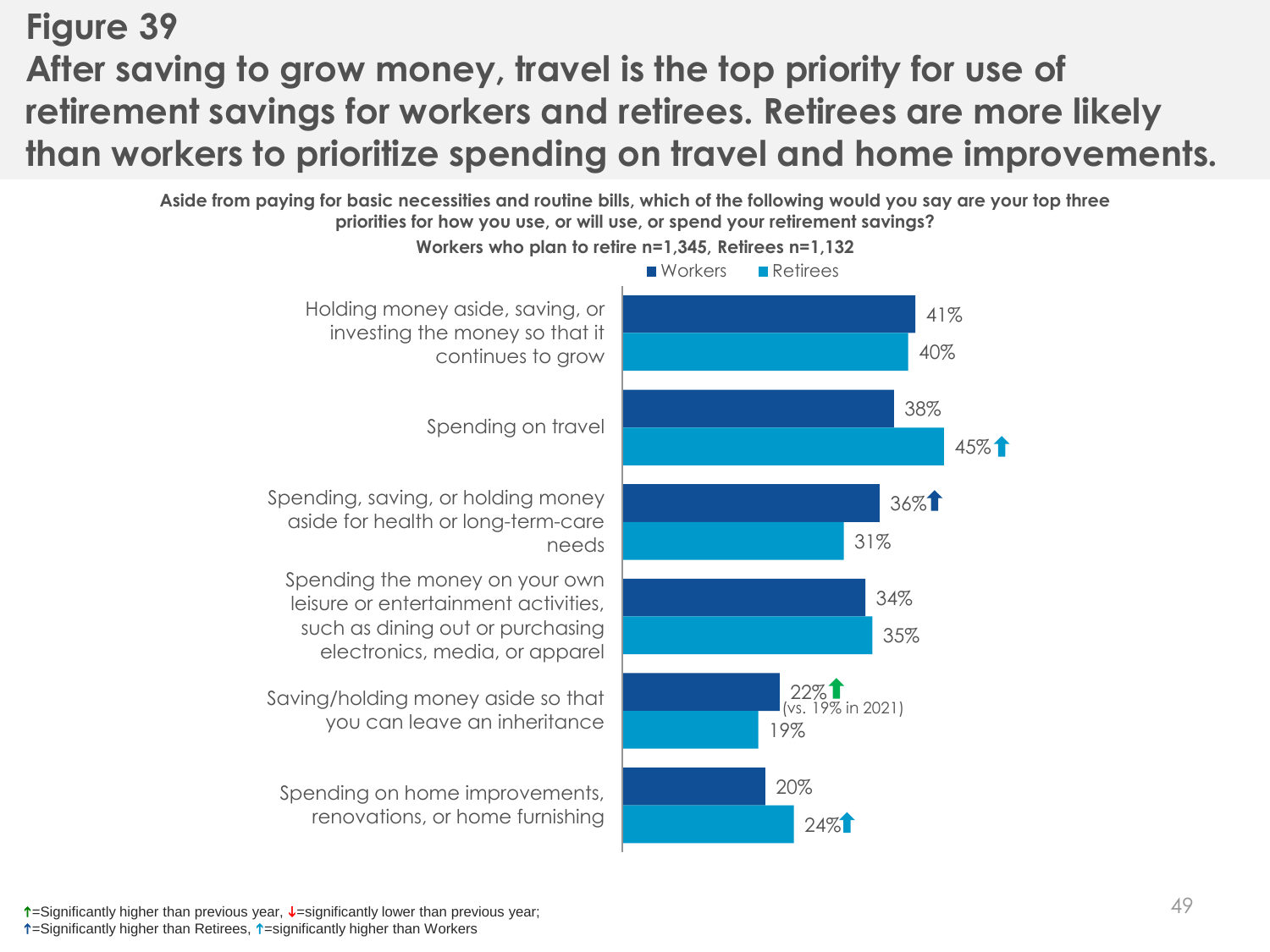**Figure 40 Worker confidence in consistent Medicare benefits remains steady, with nearly 6 in 10 who feel at least somewhat confident it will continue to provide benefits of equal value to today.**

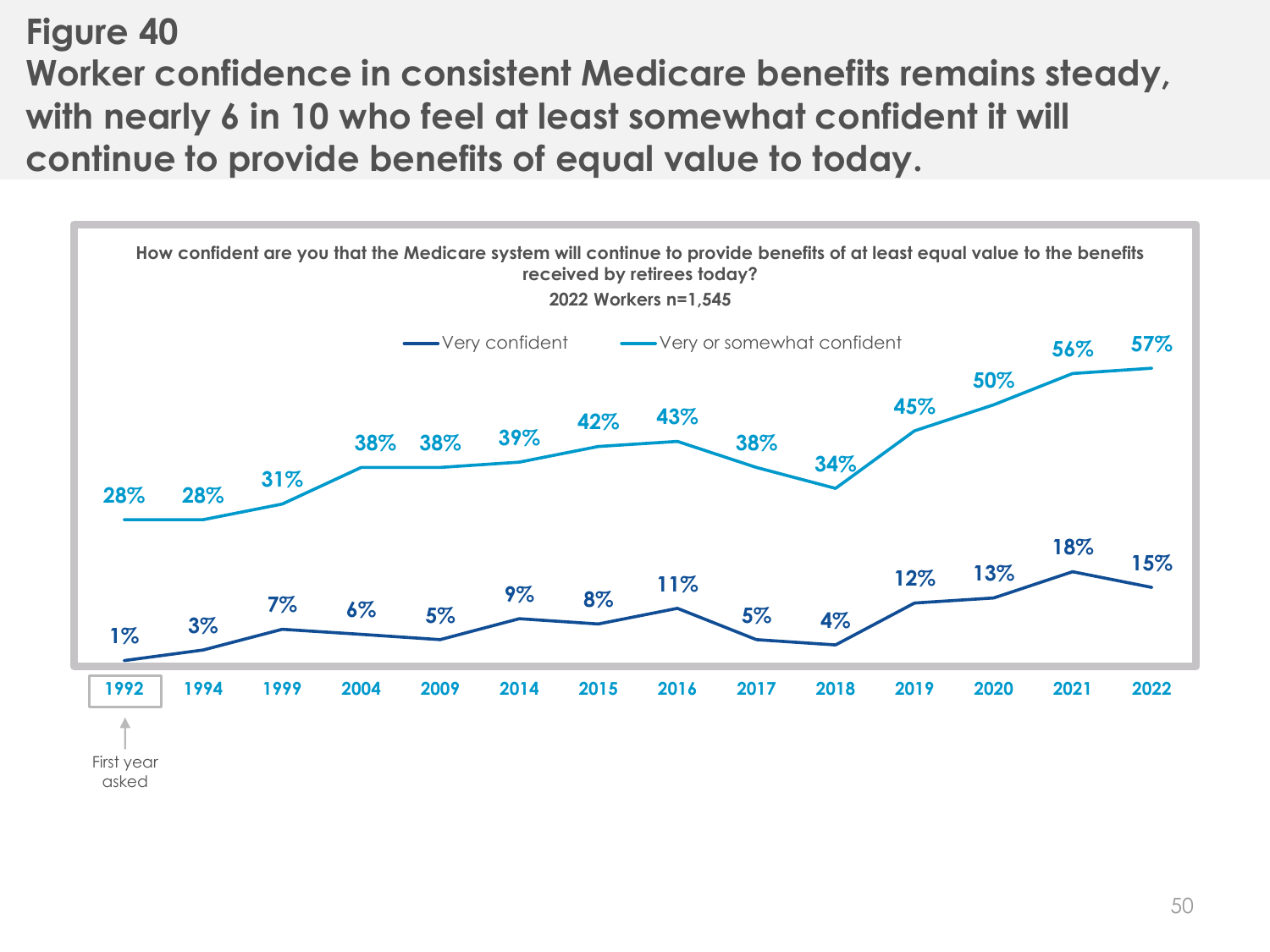## **Figure 41 Compared to last year, retirees are less confident that Medicare benefits will be of at least equal value in the future.**

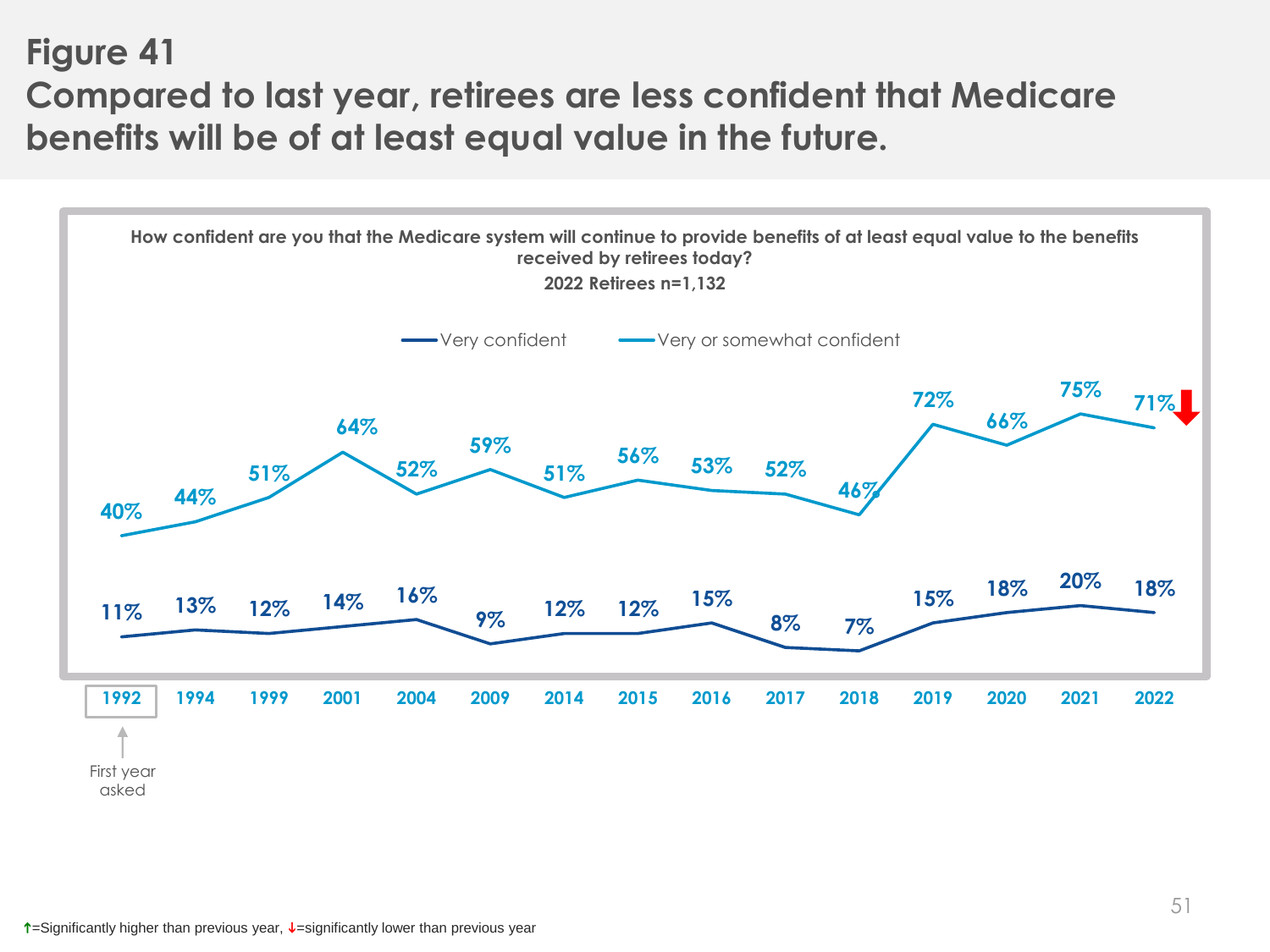## **Figure 42 As in 2021, half of workers are confident that Social Security benefits will at least maintain their value in the future.**